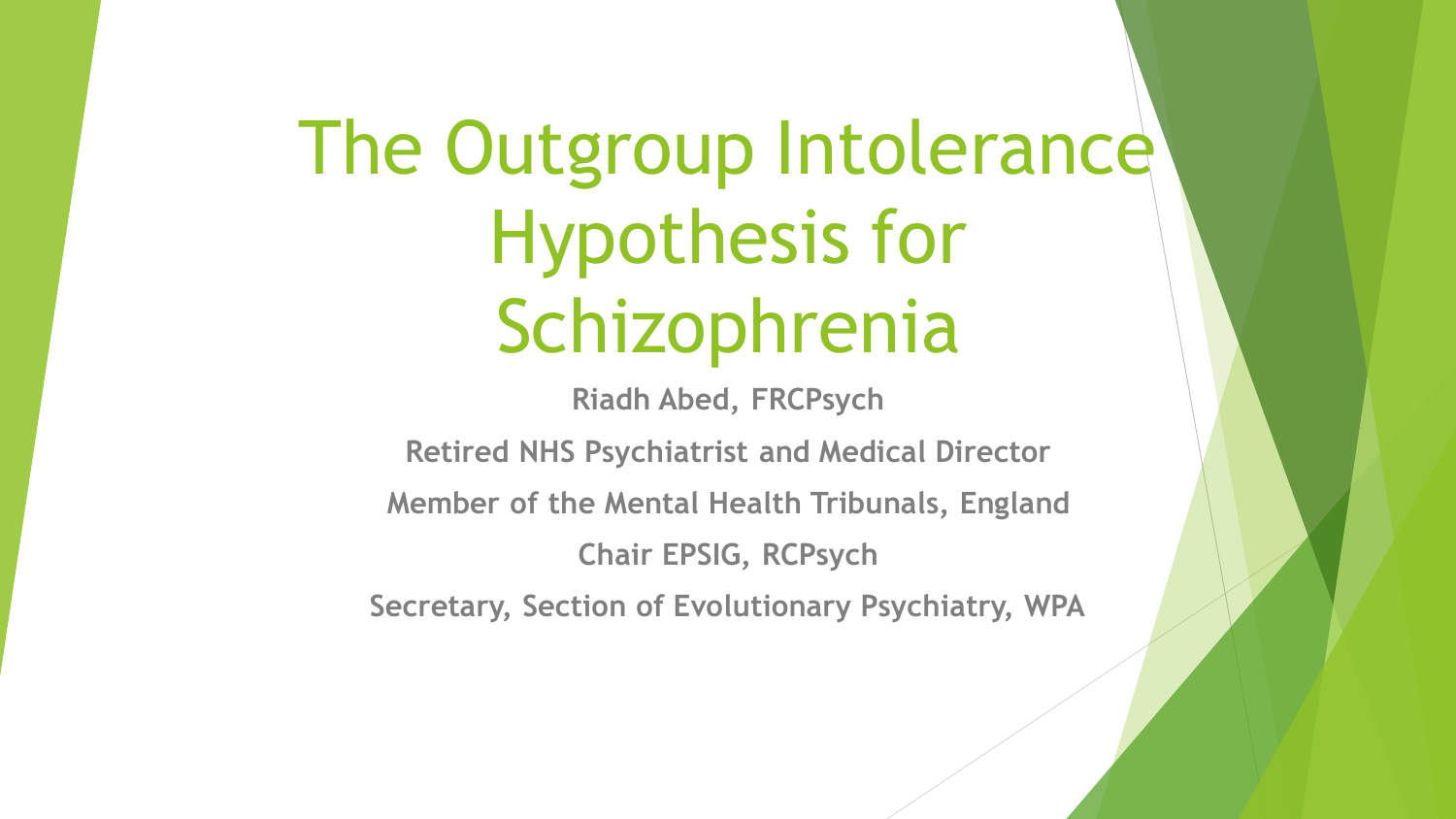### Gene-environmental models

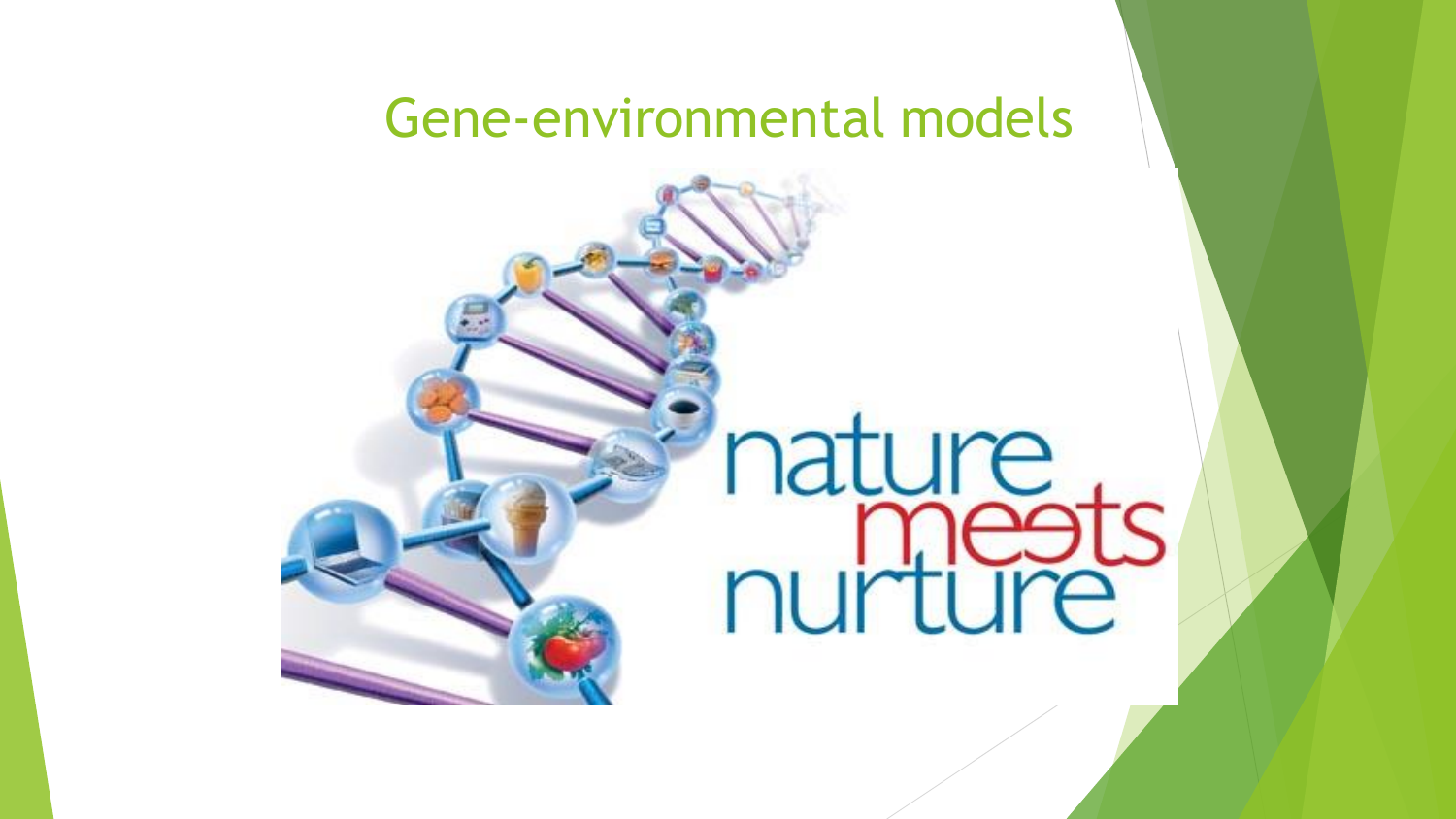### Gene-environmental models

- The genes for psychosis are seen as 'normal genes' that play a role in development and that 'a spectrum of genetic vulnerability exists in the population, which in the context of a **toxic social environment** is expressed as a continuum of psychosis' (Burns, 2009).
- The 'toxic social environment' has been linked to being male, immigrant, living in urban setting and in an area of low ethnic density
- The Outgroup Intolerance Hypothesis is an attempt to explore the evolutionary roots of that toxic social environment

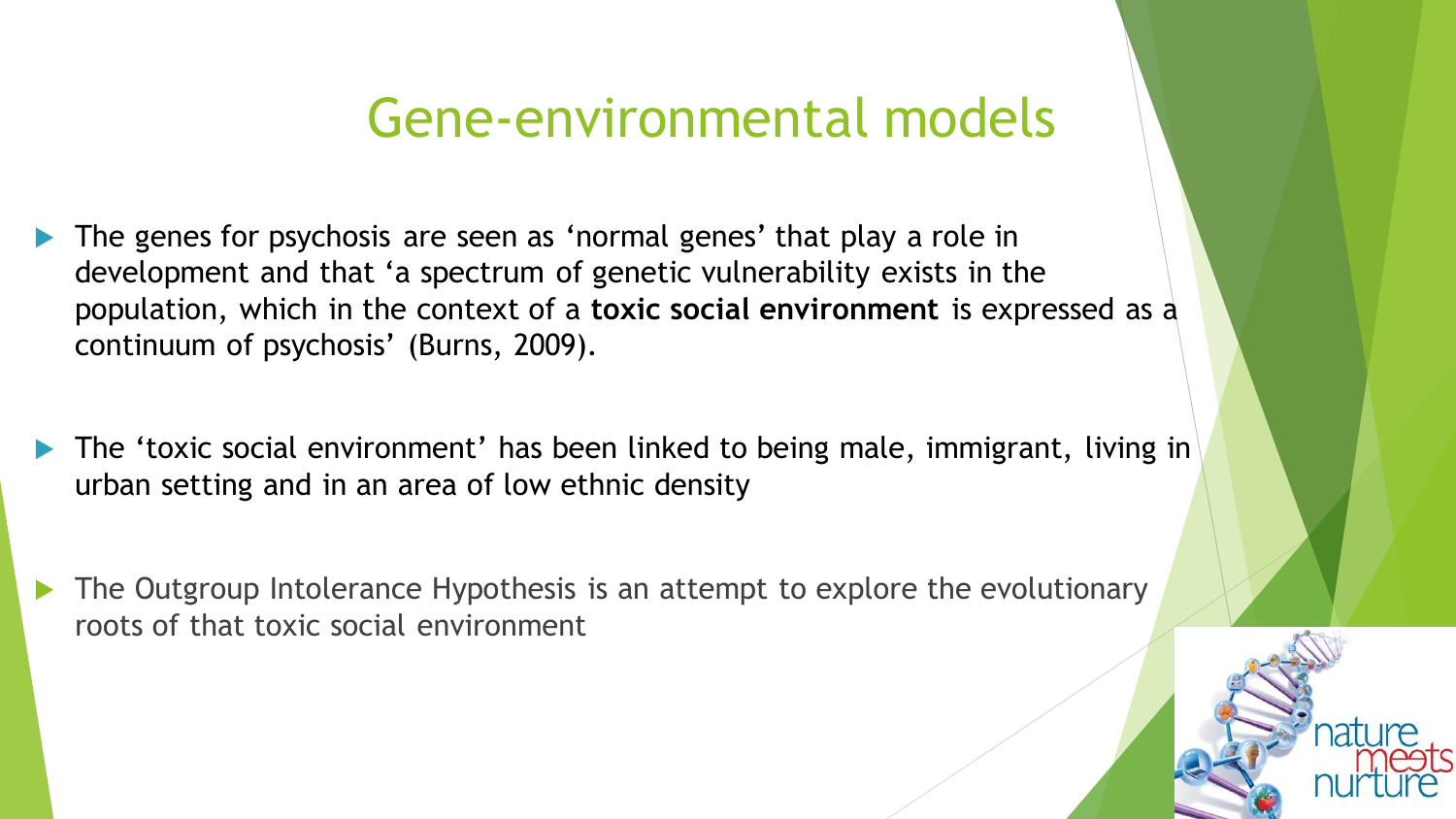#### **REFORMULATION** THE SOCIAL BRAIN THEORY **FOR SCHIZOPHRENIA**

the case for out-group intolerance

#### RIADH T. ABED<sup>\*</sup> AND MOHAMMED J. ABBAS<sup>t</sup>

Perspectives in Biology and Medicine, volume 54, number 2 (spring 2011):132-51 © 2011 by The Johns Hopkins University Press

**EDITORIAL** Irish Journal of Psychological Medicine (2014), 31, 1-5. © College of Psychiatrists of Ireland 2014 doi:10.1017/ipm 2014.2 Can the new epidemiology of schizophrenia help elucidate its causation? R. T. Abed<sup>1,\*</sup> and M. J. Abbas<sup>2</sup> <sup>1</sup> Mental Health Tribunals, Sheffield, UK <sup>2</sup> Leicestershire Partnership NHS Trust, Leicester, UK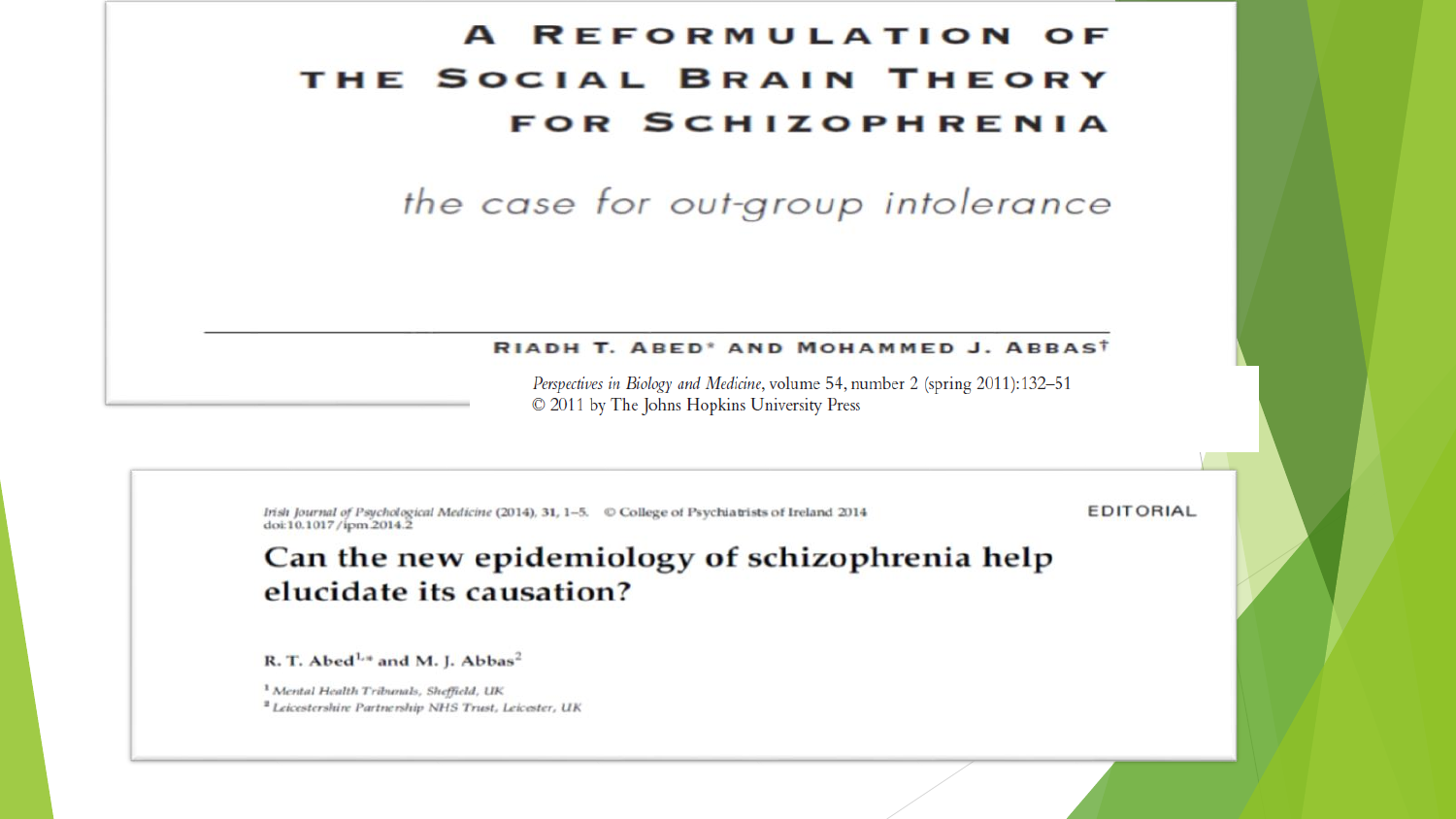### The Outgroup Intolerance Hypothesis (OIH) (Abed & Abbas, 2011)

- ▶ During more than 99% of human evolutionary history, our ancestors lived as hunter gatherers in close-knit groups
- The social brain evolved to deal with the demands of living in such social conditions, surrounded by kin and with a clear delineation between ingroup and outgroup members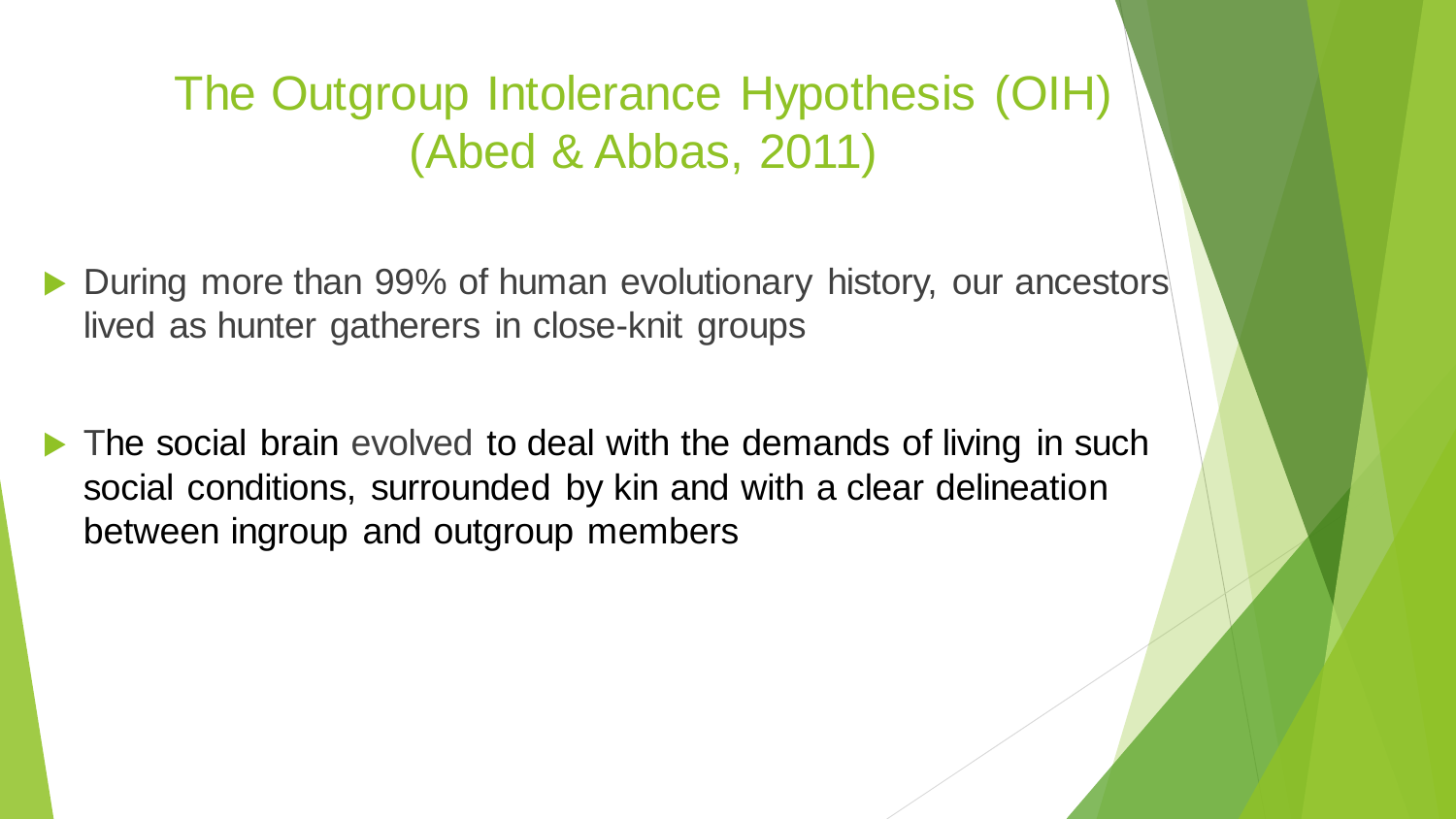The Outgroup Intolerance Hypothesis (OIH) (Abed & Abbas, 2011)

- In the post-neolithic with settled living, new social systems emerged, resulting in a blurring of the demarcation between ingroup and outgroup members (this reached its peak with the advent of cities)
- This has led to a **mismatch** between the design of the social brain and the novel social environment
- The novel social environment can exert a detrimental effect on the development and functioning of the social brain primarily in the domain of inter-group regulation.
- **The stress caused by this mismatch** is what leads to schizophrenia in genetically vulnerable individuals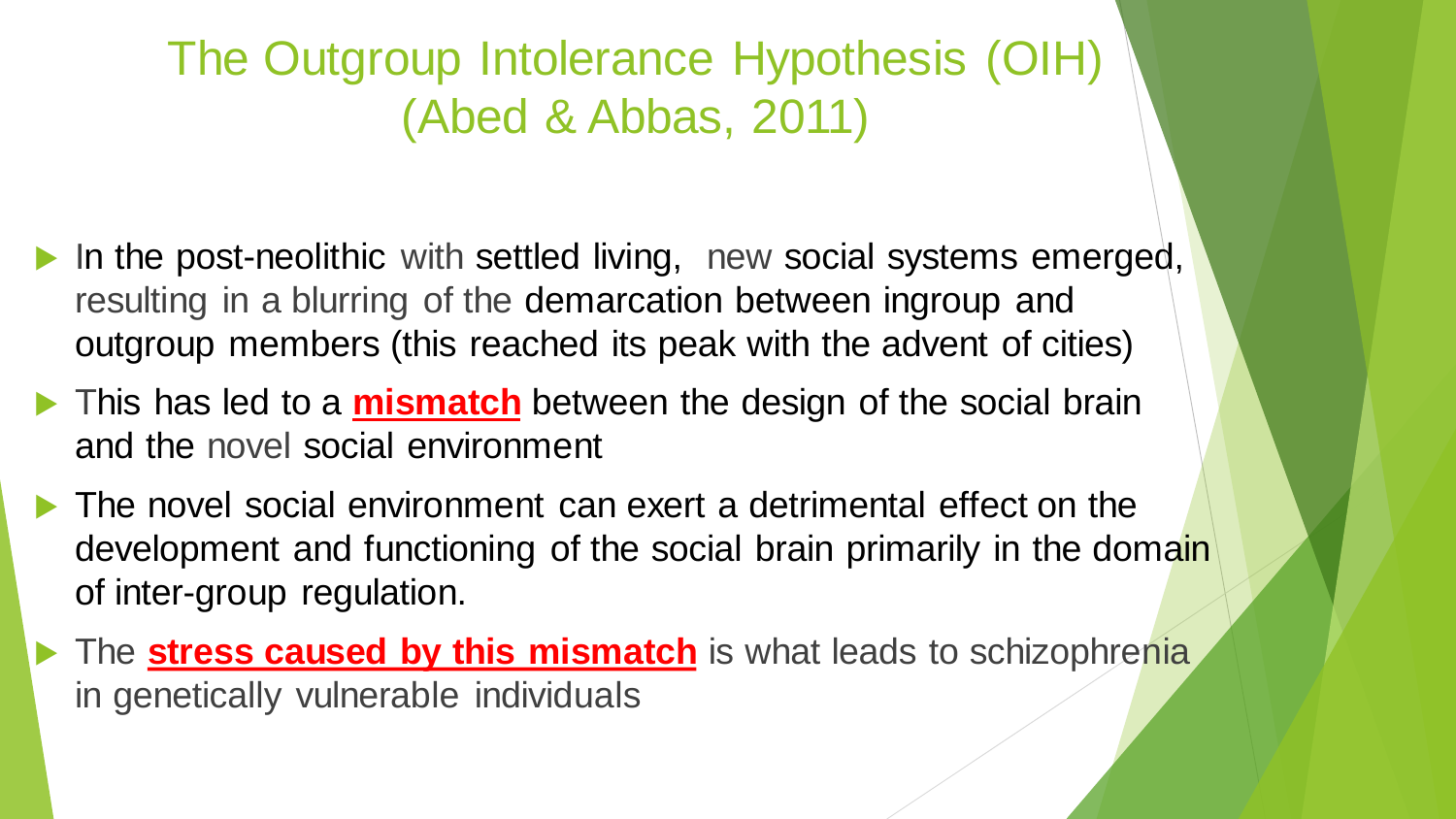The Hypothesised Nature of the Environmental Stressor

- Excessive contact with non-kin or outgroup members during critical stages of development; or
- Inadequate (or poor quality) contact with kin or ingroup members during critical stages of development; or

Some combination of both of the above.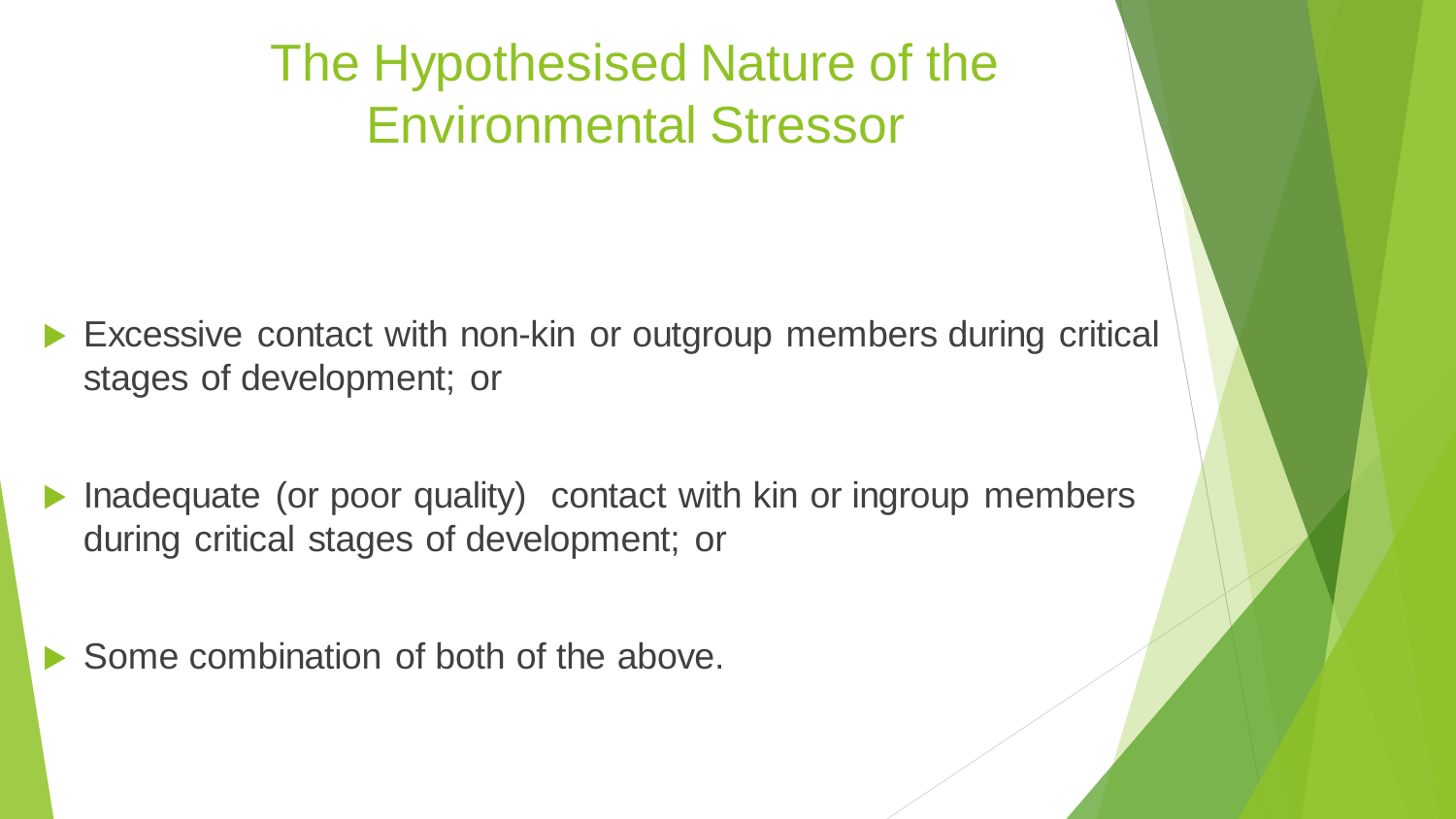### The Hypothesised Nature of the Vulnerability

- ▶ Oversensitivity to the existence of strangers in the social environment, or
- An impairment in the ability to re-categorise or re-designate outgroup individuals as ingroup members
- ▶ Or some combination of both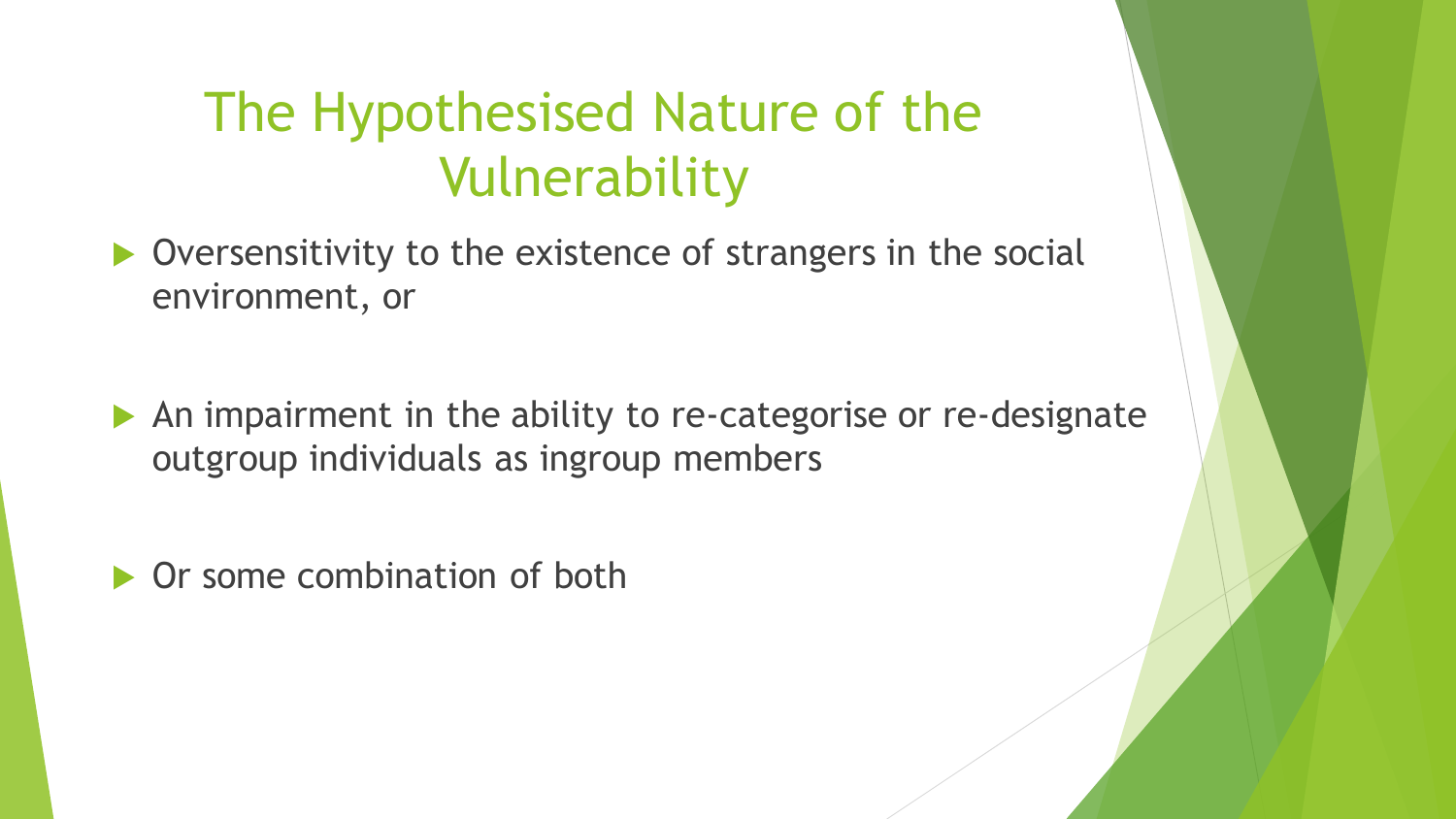### Evidence for the OIH

- ▶ Xenophobia and the ingroup-outgroup distinction
- Evidence that schizophrenia is a social brain disorder
- **Epidemiological evidence**
- Evidence from psychopathology
- Evidence from Oxytocin studies
- ▶ Other evidence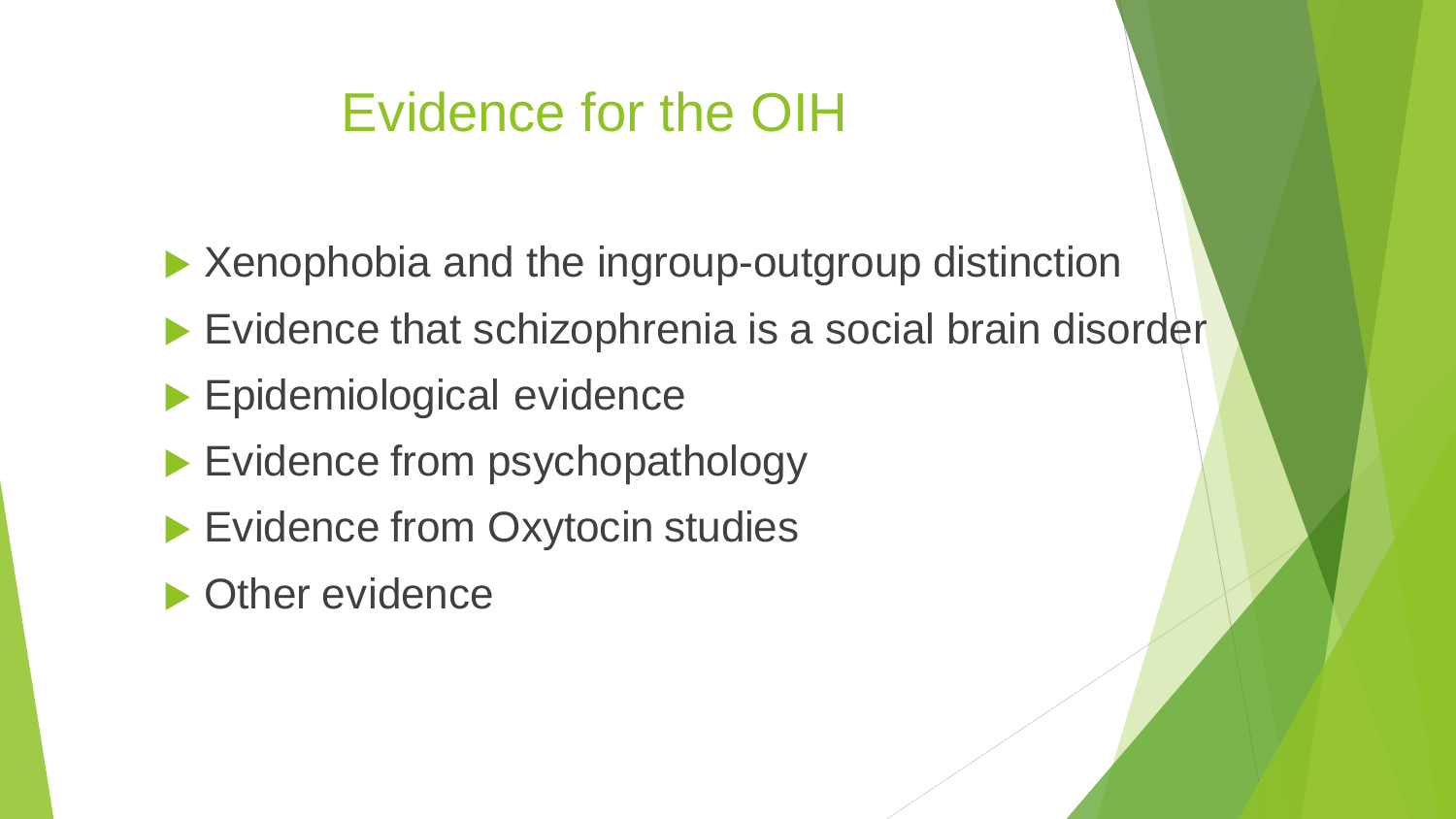### The Roots of Human Xenophobia, Ethnocentrism and Racism

- ▶ Human social structures are based on within group solidarity and between groups enmity
- Outgroup Paranoia is common among humans in all societies
- ▶ On average males are more ethnocentric and xenophobic than females and are also more likely to dehumanise and use dangerrelevant stereotypes about outgroup members (McDonald, 2012)
- $\blacktriangleright$  Hence males appear to be more outgroup intolerant than females

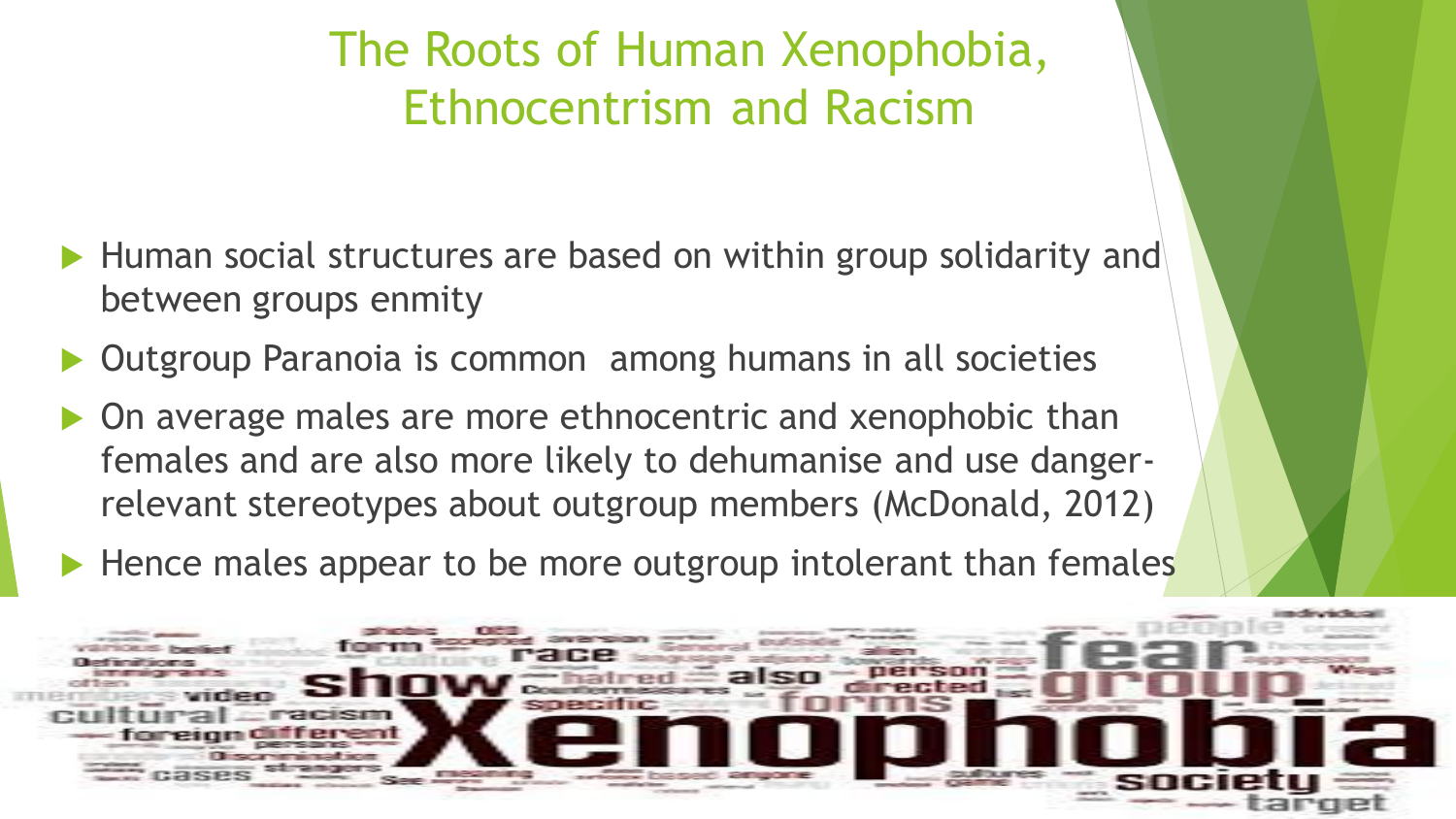### Schizophrenia As a Disorder of the Social Brain

Bleuler's 3 A's points to profound social handicap

▶ Loss of connectedness with the social surroundings is a cardinal feature (Brune)

Impaired social competence

(Green et al., 2005; Brune et al., 2011)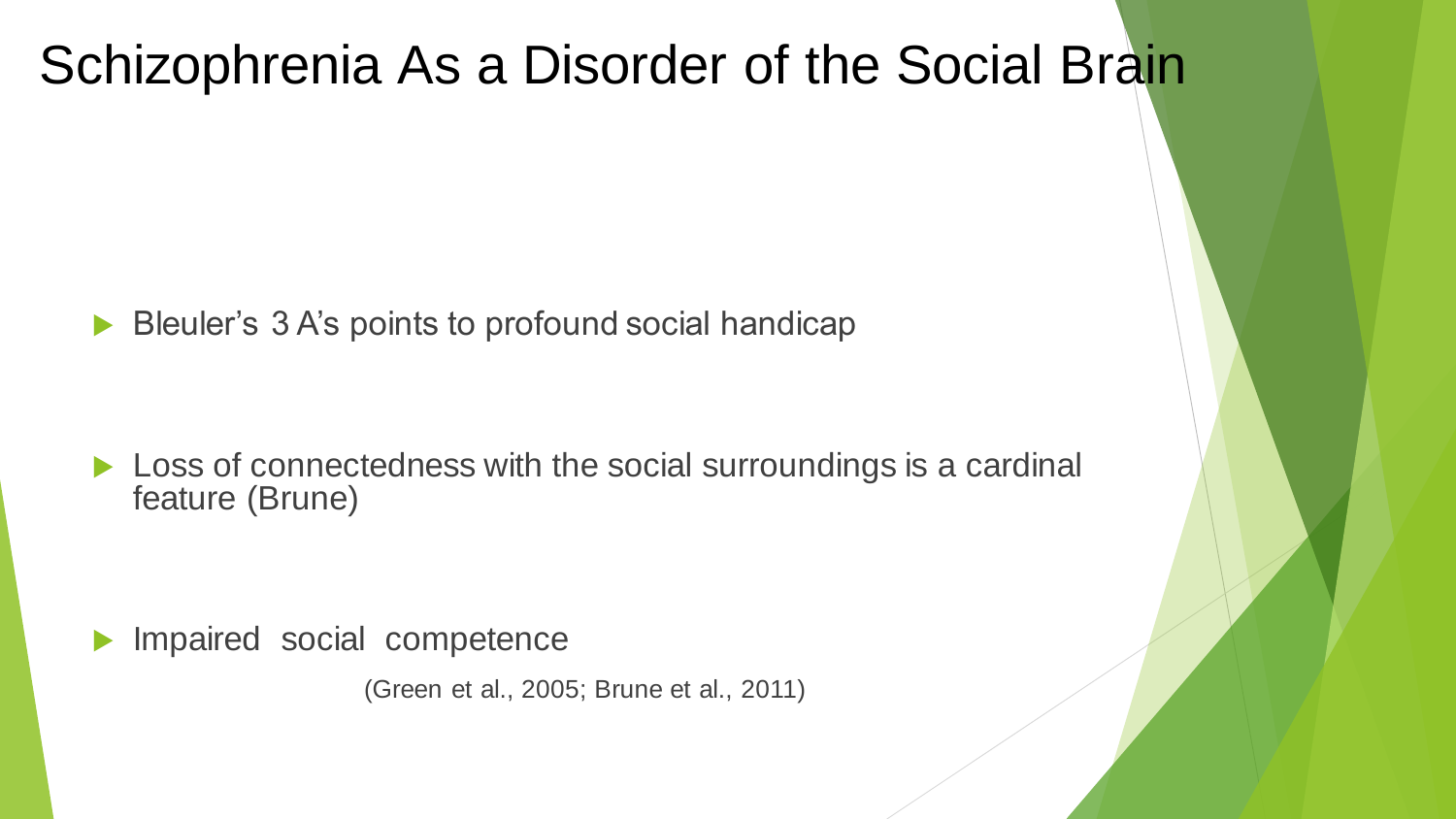### Schizophrenia As a Disorder of the Social Brain II

Deficits in social cognition:

-Impairments in mental state attribution and empathy Brune, 2005; Bora et al., 2006; Shamay-Tsoory et al., 2007; Ba et al., 2008; Green & Leitman, 2008; Derntl et al.,2009; Sergi et al., 2009; Fett et al., 2013)

-Recognition of emotional facial expressions Hooker and Park, 2002; Kohler et al., 2003; Tsoi et al., 2008; Derntl et al., 2009;Huang et al., 2011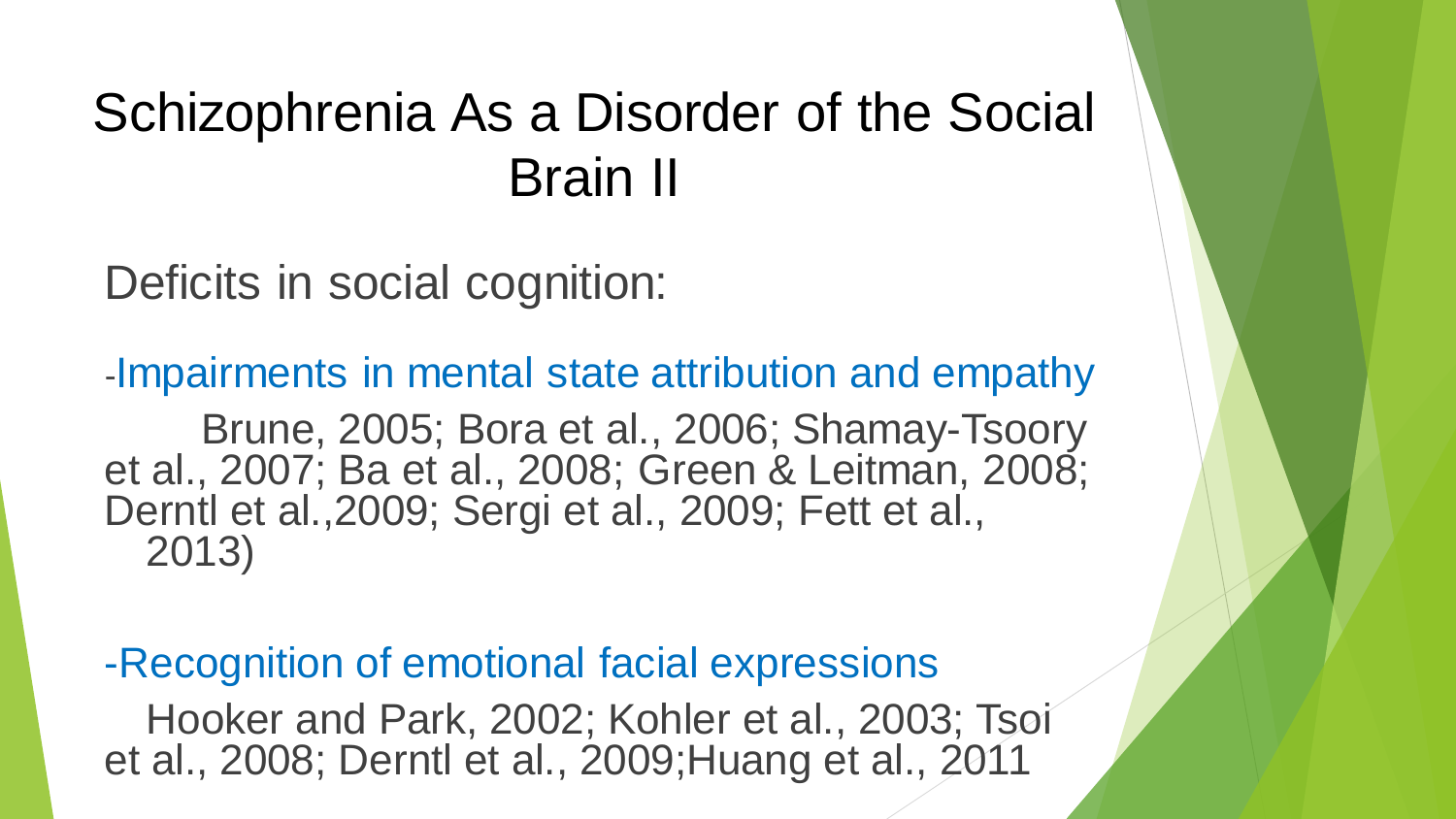### Evidence from Epidemiology

- Gender: Male: female risk ratio = 1.4:1
- The incidence of schizophrenia is not uniform across the world
- Variation across countries has ranged from 55 fold (Torrey, 1987) to 13 fold (Goldner et al, 2002)
	- The evidence points to lower incidence in traditional societies and higher incidence in westernised/industrial/urbanised societies
- Increased risk associated with
	- **Migration**
	- **Urbanisation**
	- Ethnic minority status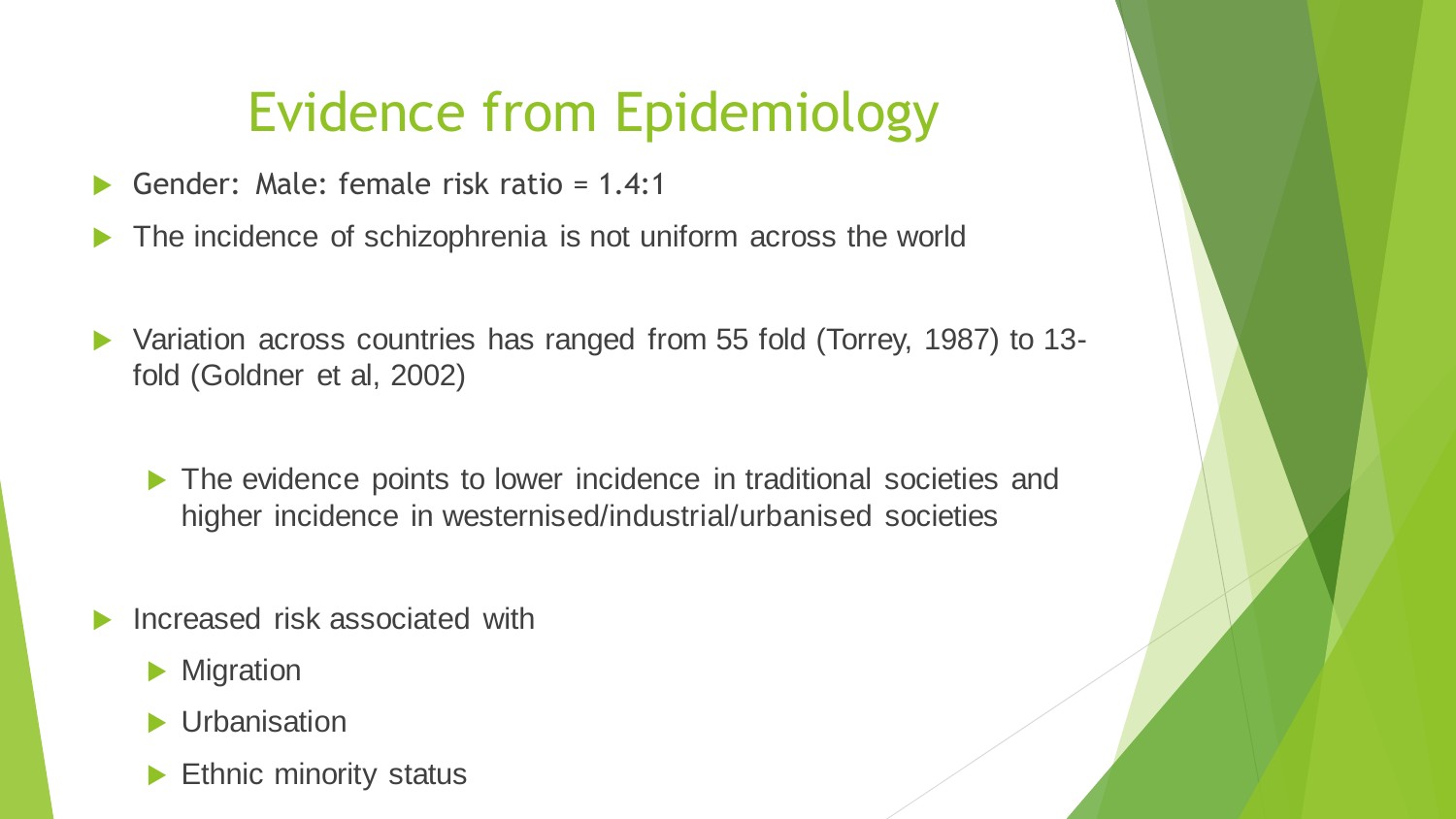### Migration

- Meta –analysis of studies between 1977-2003 showed a mean weighted relative risk of schizophrenia of:
	- $\triangleright$  2.7 for 1<sup>st</sup> generation immigrants
	- $\triangleright$  3.3 for 2<sup>nd</sup> generation immigrants
	-

4.8 for black immigrants **Cantor-Graae & Selton, 2005**

- Meta analysis of 21 studies found incidence rate ratios (IRRs) of
	- 2.3 for First Generation Immigrants
	- 2.1 for Second generation immigrants. **Bourque et al 2011**
- However, the risk of psychosis is cancelled out if the migration involves a move from a situation of social exclusion to social inclusion **van Os, 2012**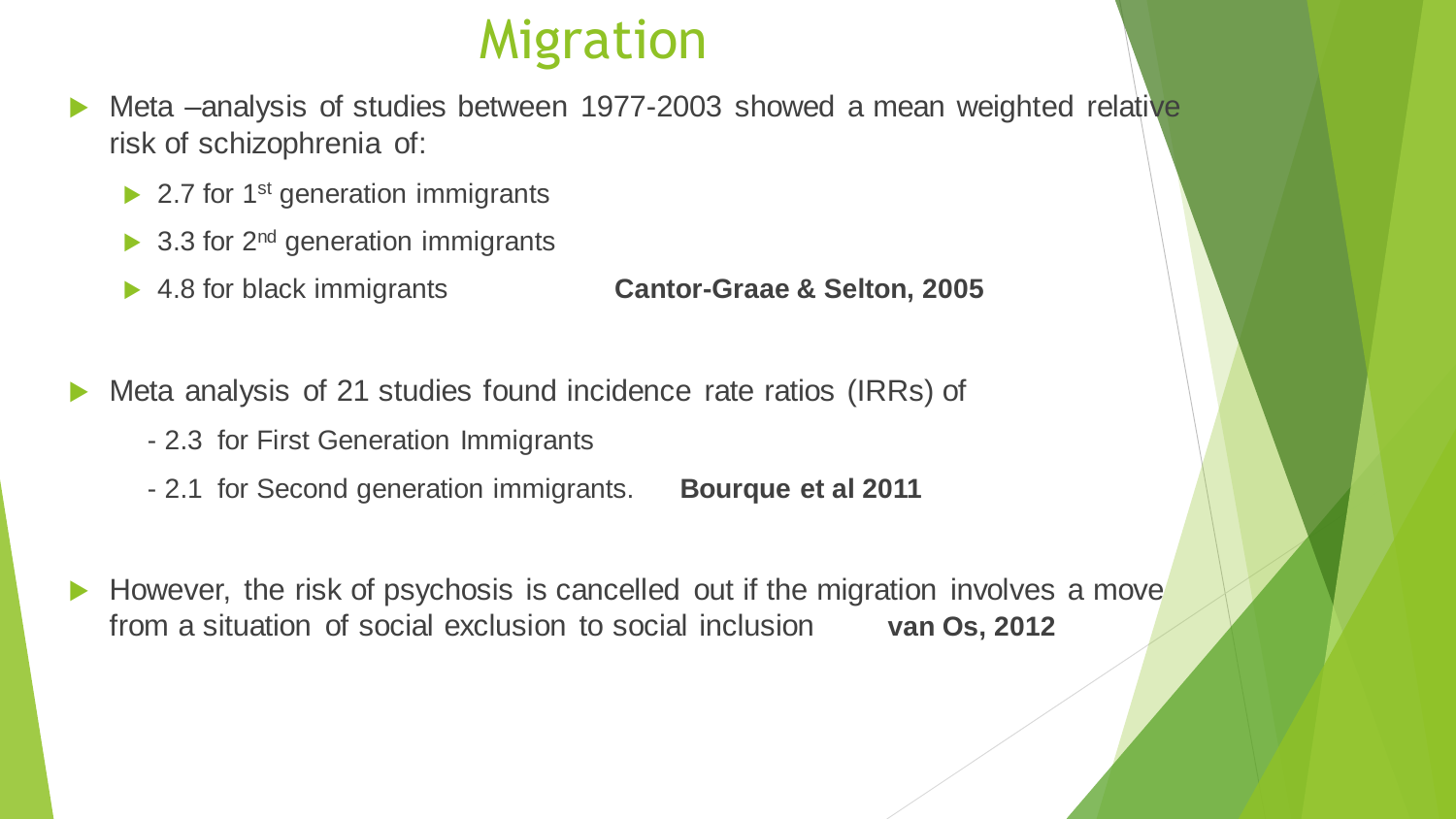### **Urbanicity**

A meta-analysis of 10 studies showed a pooled effect size of 1.7 Krabbendam and van Os 2005

The relationship may be causal as it explains about 30% of schizophrenia incidence"

 The effect is consistent across cultures and shows a doseresponse relationship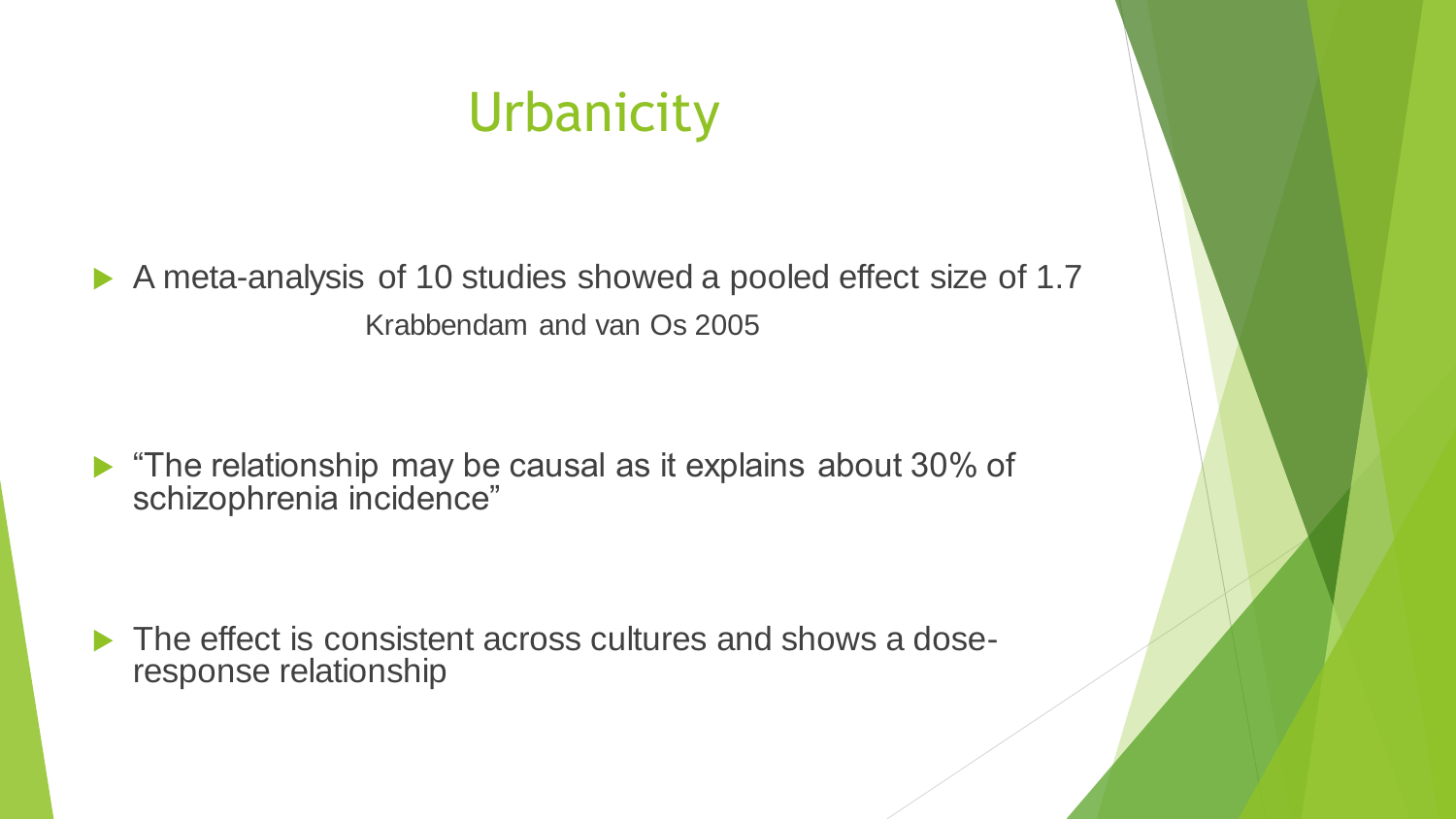### Ethnic Minority Status

Increased risk in ethnic minorities (Halpern, 1993; Boydell et al, 2001).

- Increased risk in ethnic minorities is inversely proportional to their population density in a given locality (Boydell et al, 2001)
- Greater risk in more visible minorities (van Os, 2012)
- High levels of own-group ethnic density is a protective factor for psychoses in a range of studies ( Das-Munshi et al, 2012; Shaw et al 2012)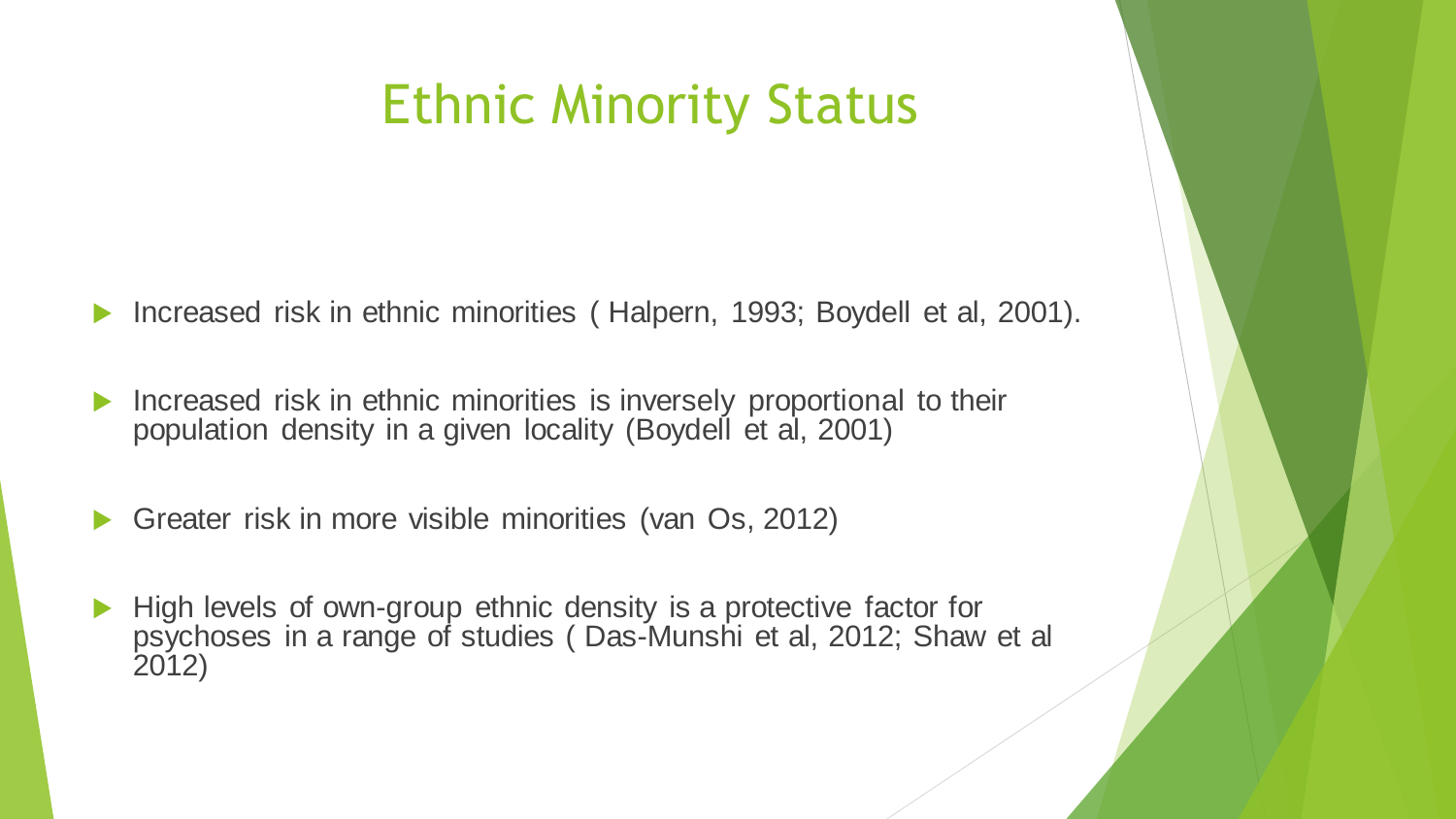### **Migration**

- **Urbanisation**
- **Ethnic minority status**
- **Low ethnic density (own-group)**

All are associated with greater exposure to outgroup members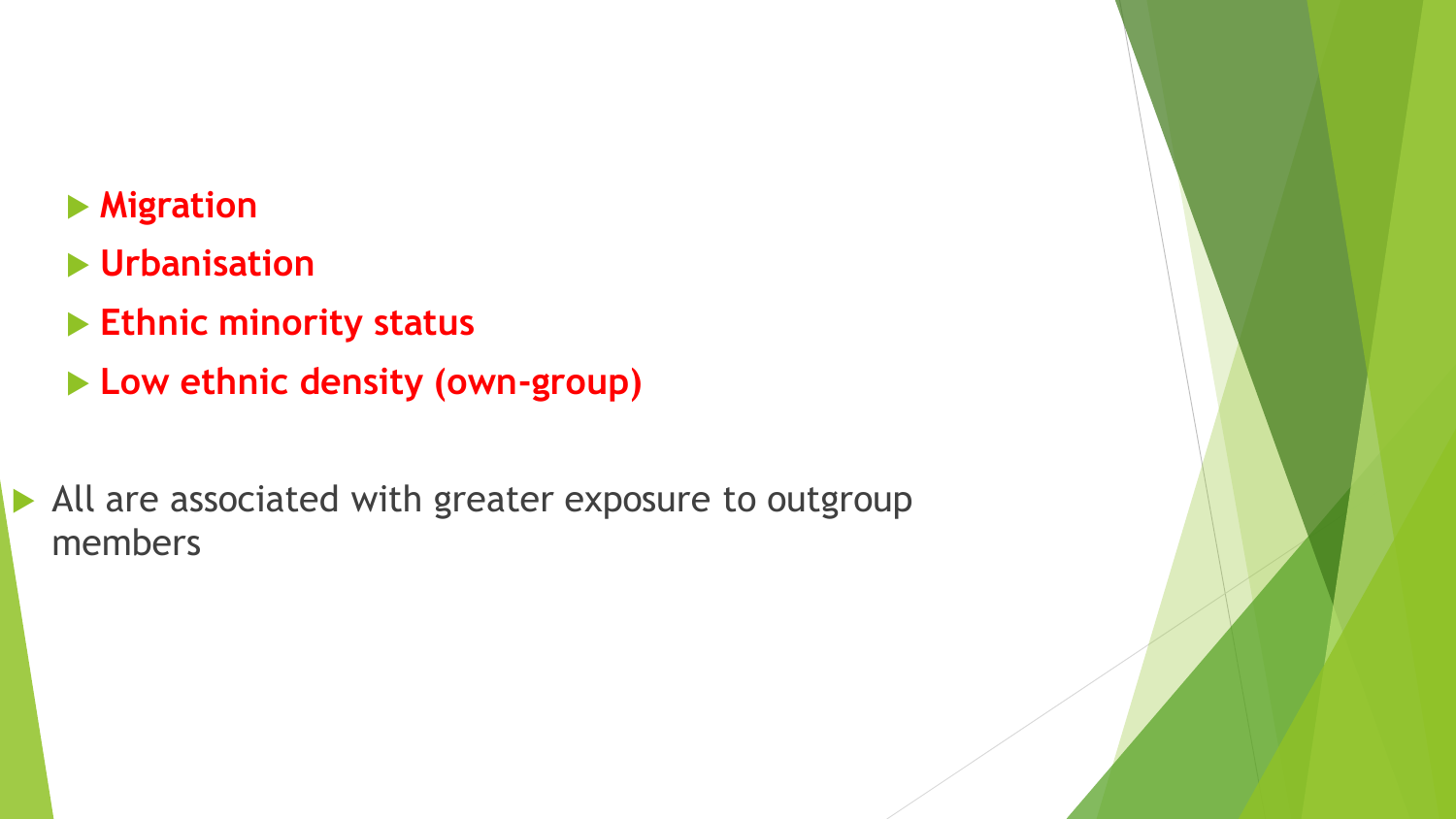### Age of onset

Late adolescence and early adulthood

The age for departure from family, independence and more exposure to outgroup influences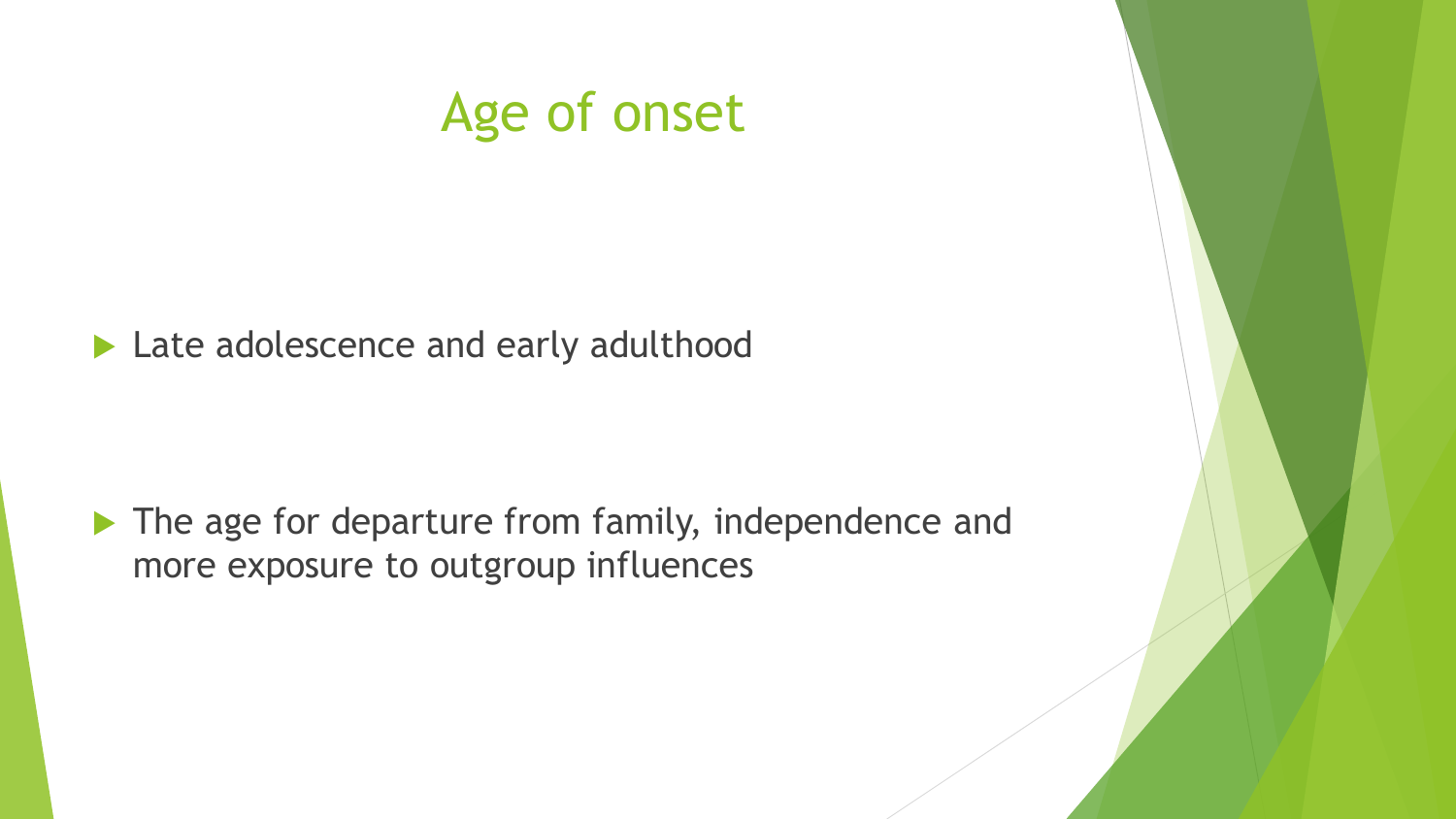### Evidence from Psychopathology

- Hypervigilance and overattribution of malicious intentions to others' suggest that the mechanisms involved in the evaluation of social threats are overactive (Brune, 2008).
- A large proportion of the positive symptoms relate to the theme of **threat** (persecutory delusions, 3<sup>rd</sup> person hallucinations and some of the other 1<sup>st</sup> rank symptoms).
- ▶ Majority of auditory hallucinations are of male voices (Nayani & David, 2006)
- lacktriangleright Megative symptoms may be considered as a form of withdrawal from threatening social contact.
- $\blacktriangleright$  Hence the majority (but not all) of the symptoms are consistent with schizophrenia being a dysregulation in the systems governing the relationship with outgroup members.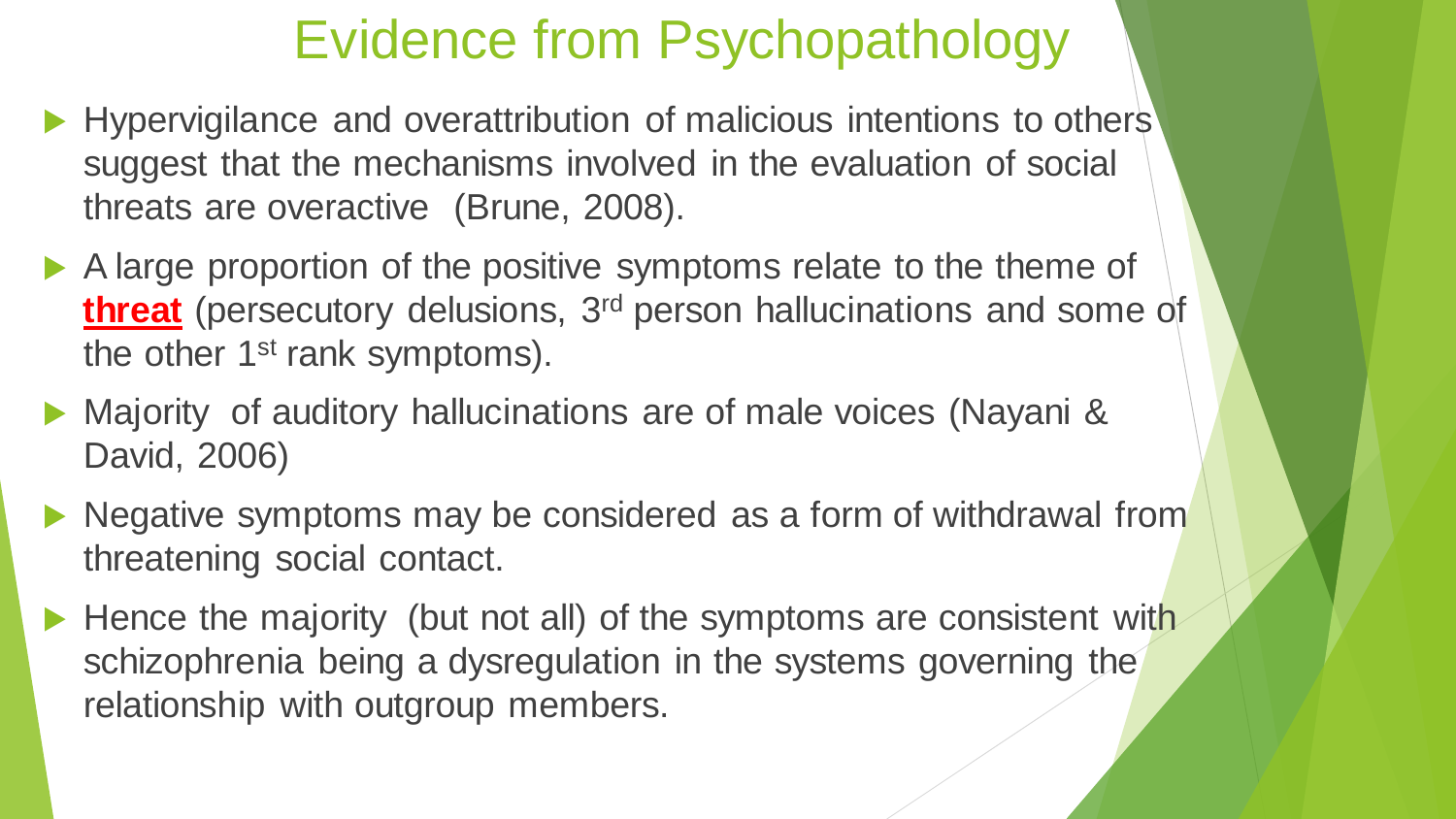### Evidence from studies of Oxytocin

- ▶ OXT has been implicated in promoting ingroup loyalty, altruism, solidarity (De Dreu et al, 2010 & 2011).
- ▶ OXT is claimed to modulate the regulation of cooperation and conflict among humans through:
- 1.Enabling the categorization of others into ingroup or outgroup.
- 2.Enabling the development of trust.
- 3.Upregulating neural circuitries involved in empathy and concern for others

(De Dreu, 2012)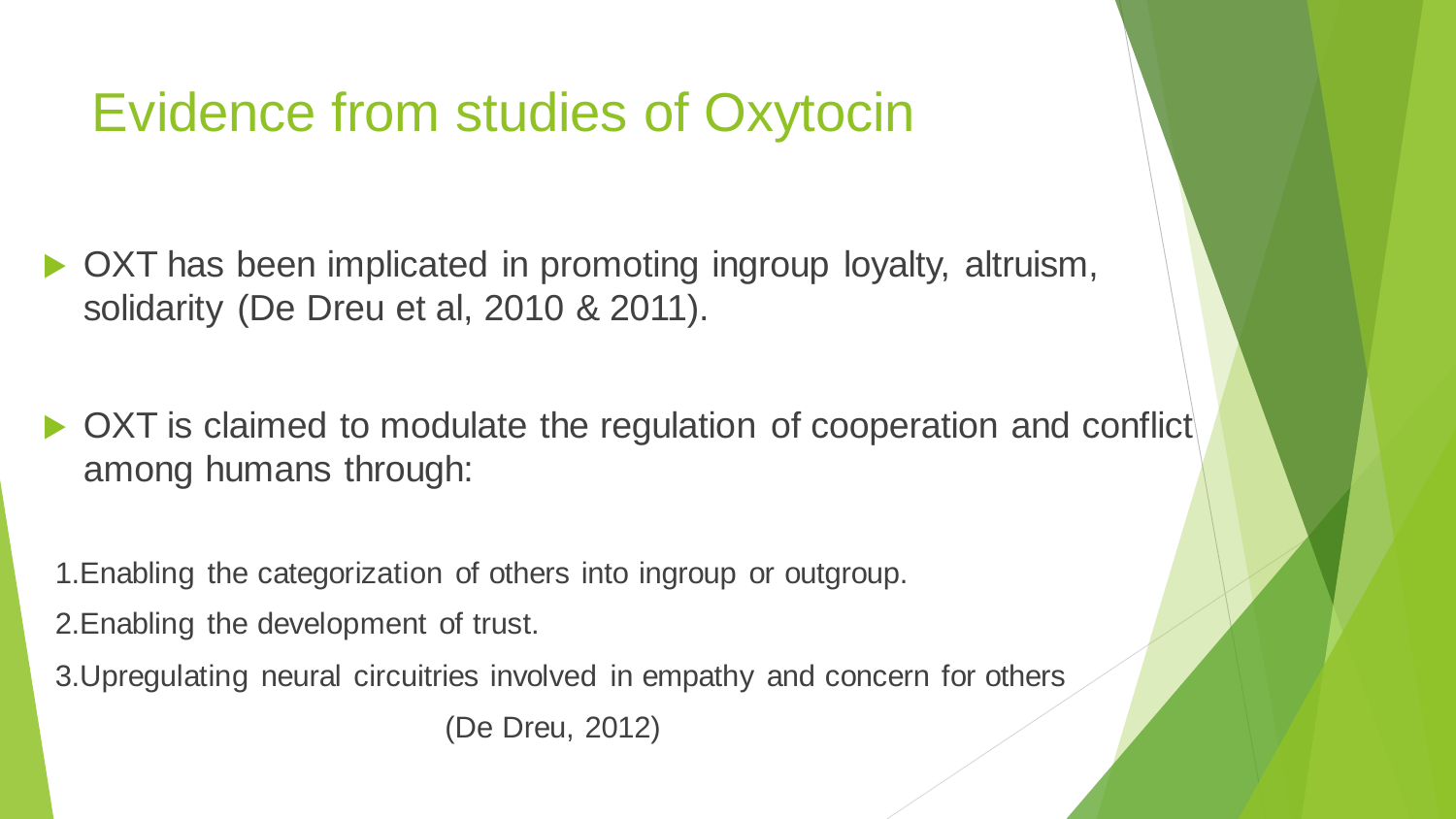### Oxytocin in Schizophrenia

 Altered baseline levels of oxytocin in CSF and plasma Goldman et al., 2008; Keri et al., 2009;Rubin et al., 2010

 Variations in Oxytocin receptor genes were linked to schizophrenia Souza et al., 2010; Montag et al., 2012,; Teltsh., et al, 2012

OT has potential as a novel antipsychotic

Feifel et al., 2010; Rubin et al., 2010; Pedersen et al., 2011

 Clozapine increases the level of oxytocin Uvnas-Moberg et al 1992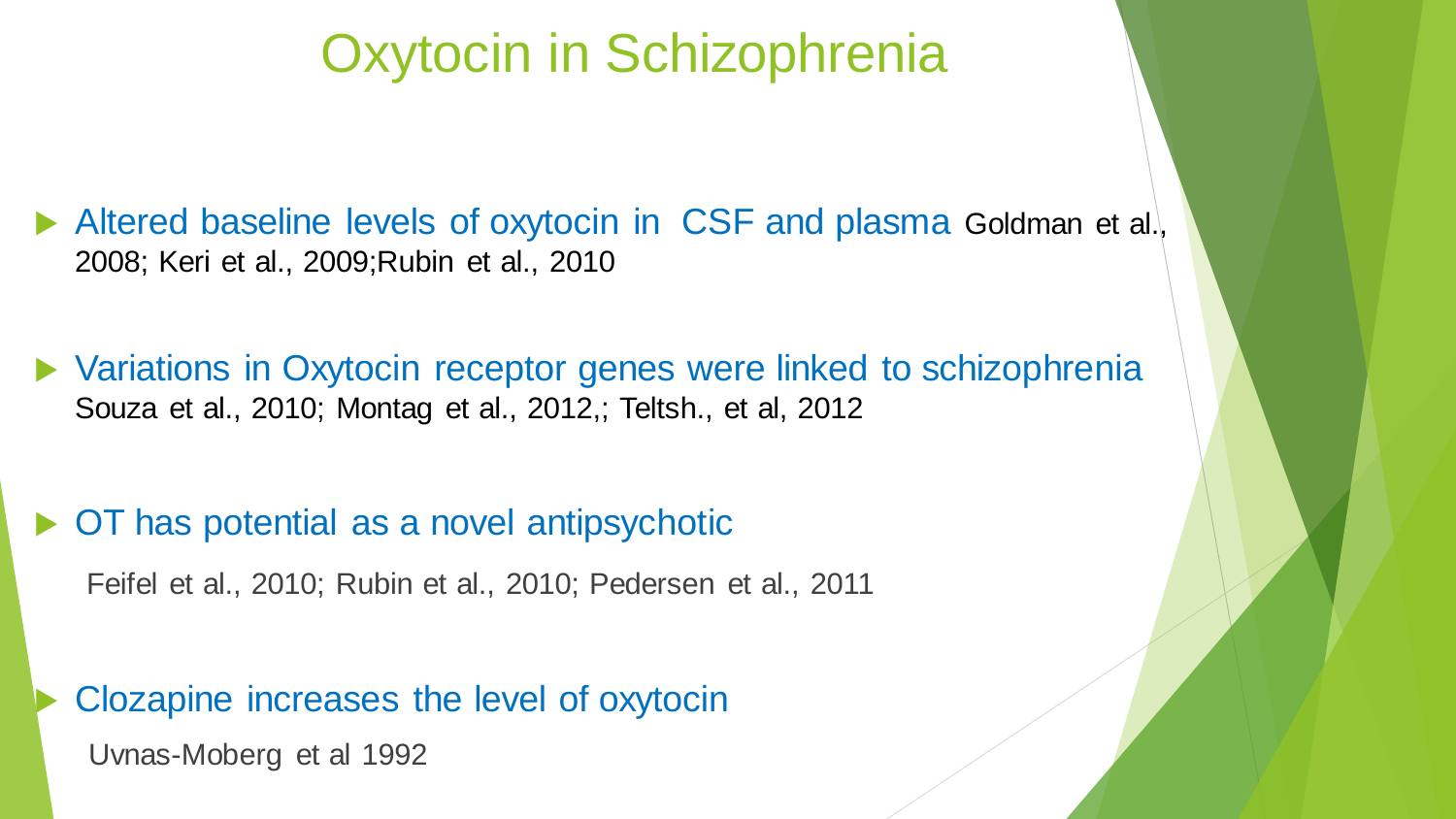### Oxytocin in Schizophrenia

▶ OT administration in patients with schizophrenia has shown to improve some of the social cognitive deficits

Keri et al., 2009; Feifel et al., 2010; Rubin et al., 2010; Averbeck et al., 2011; Goldman et al., 2011; Pedersen et al., 2011

 In a recent study: oxytocin was shown to improve patients' accuracy in recognition of kinship

Fischer-Shofty, Brüne, et al 2013

 $\triangleright$  OT increased empathy to pain in outgroup members in controls but not in schizophrenic patients

▶ Abu-Akel et al, 2014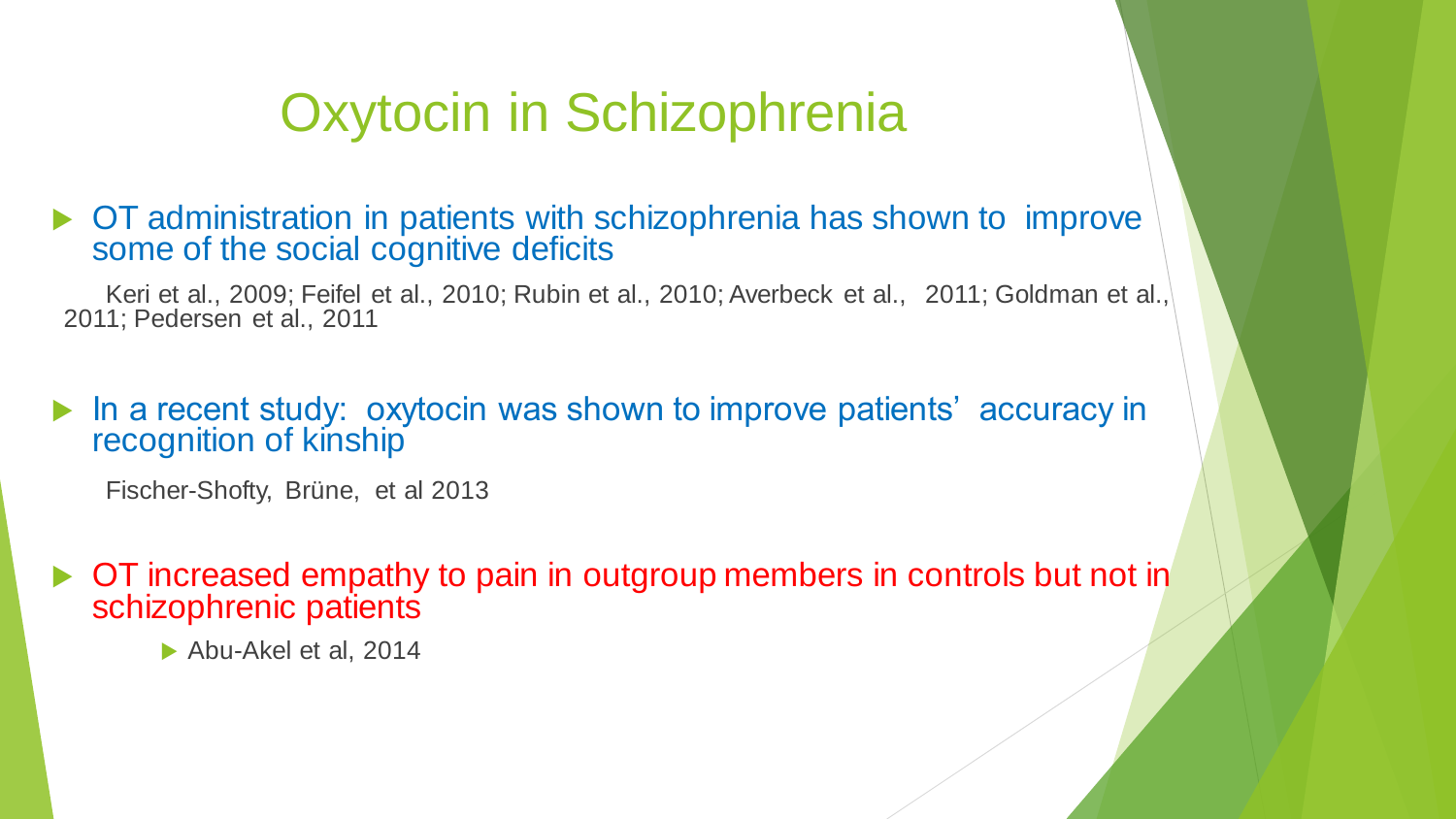### Other evidence

**Improved prognosis in developing countries despite** poor MH services

(Jablensky et al. 1992; Sartorius et al. 1986; WHO 1973).

Absence of reports of schizophrenia in true huntergatherers (uncontaminated by contact from settled human communities) (Anecdotal)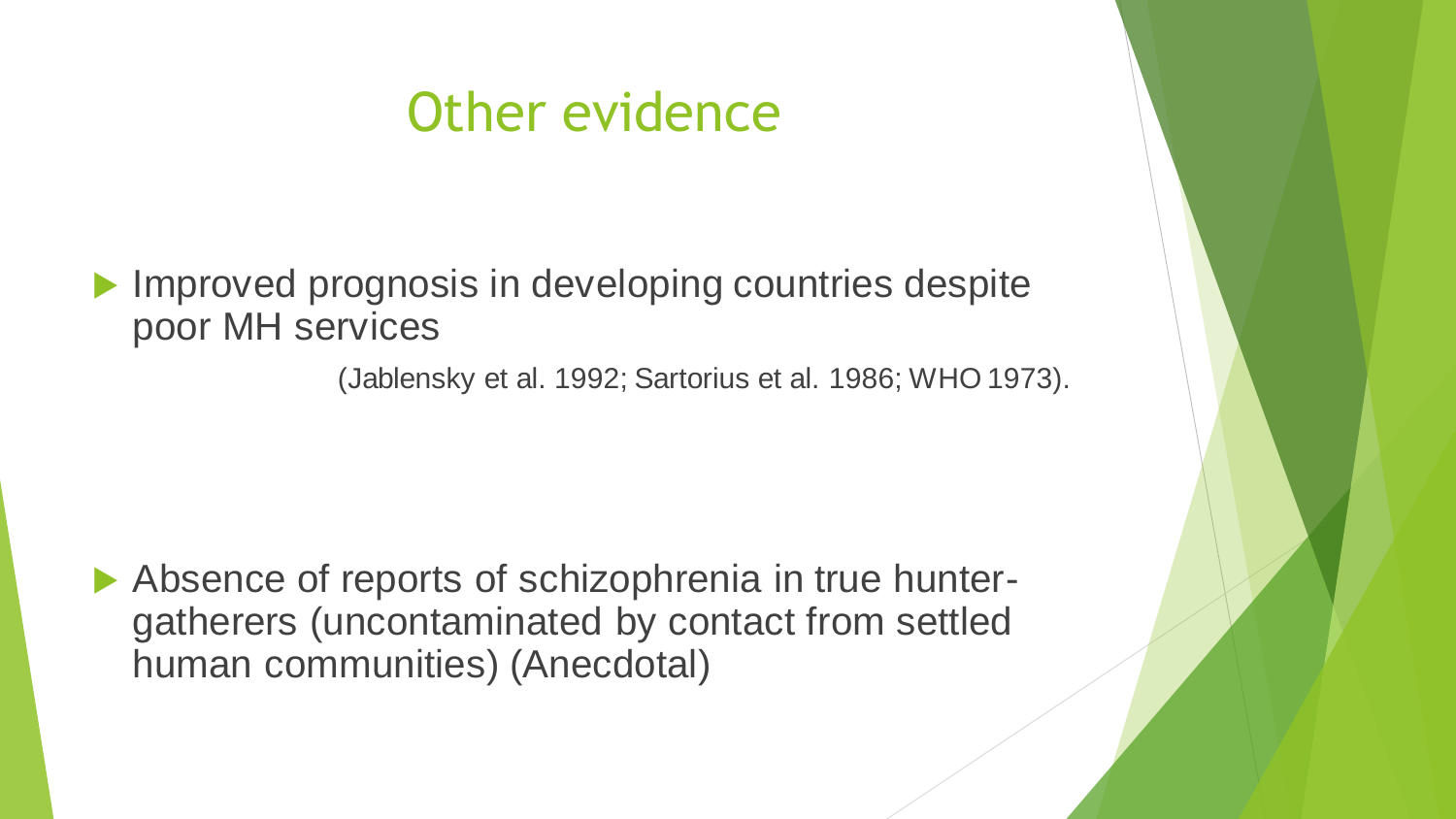## Is Schizophrenia A Dysfunction of the Cultural Brain?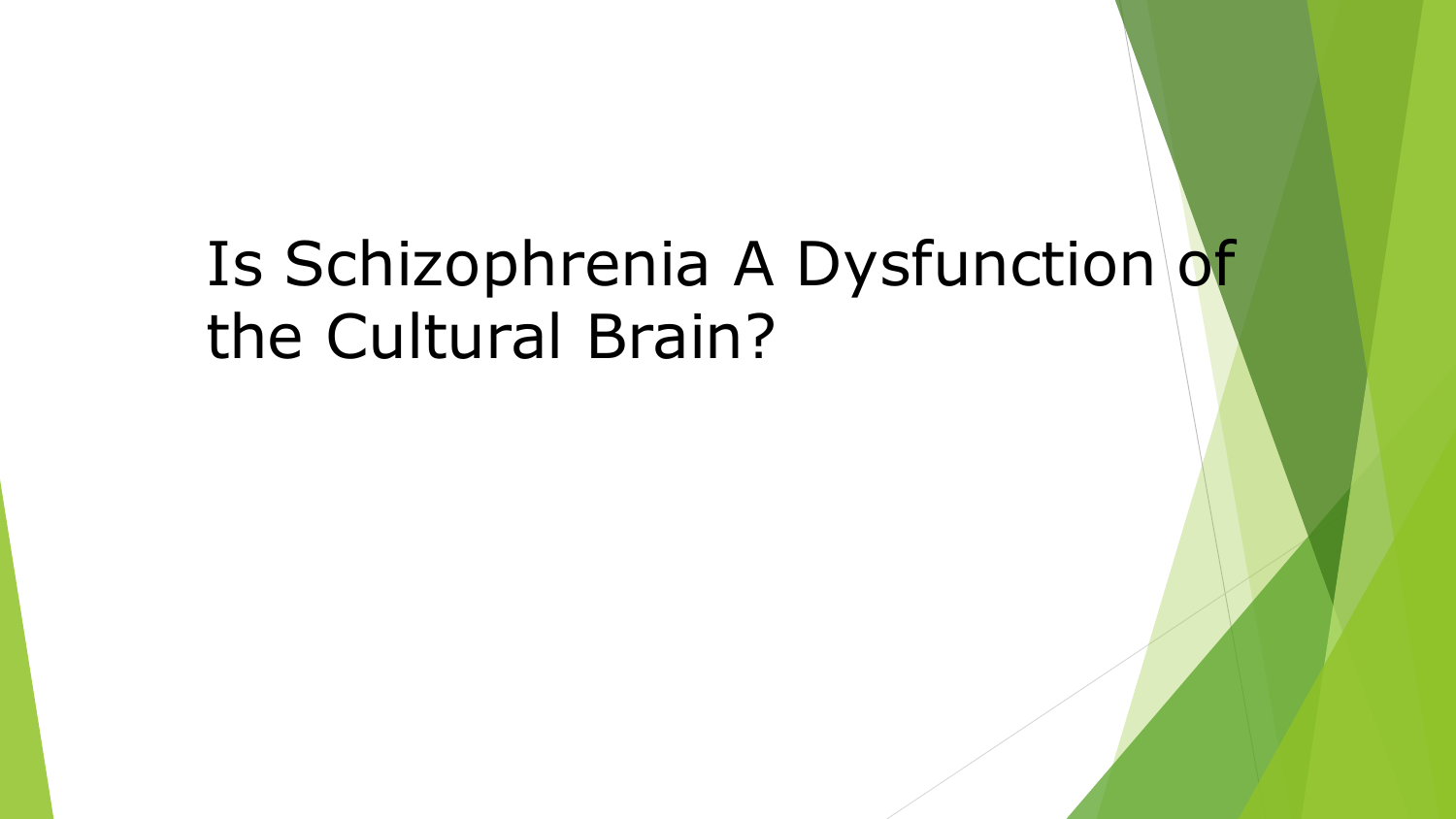### Predictions

- Prediction 1: There will be a gradient of prevalence for schizophrenia in societies world-wide depending on the degree to which a given society departs from the conditions of the EEA. Hence the greater the probability of living in large groups with many strangers (outgroup members) the higher the incidence/prevalence of the disorder and vice versa.
- Prediction 2: There will be a gradient for the prognosis of schizophrenia that follows similar principles as in Prediction 1. Some evidence in favour of this already exists (Jablensky et al. 1992; Sartorius et al. 1986; WHO 1973).
- **Prediction 3:** Patients with schizophrenia will show more sensitivity to outgroup individuals than the average person. This prediction extends to first degree relatives.
- Prediction 4: Members of the majority (host) population who live in neighbourhoods with high density immigrant populations will be at increased risk of schizophrenia. This may partly explain the increased incidence of schizophrenia in urban settings.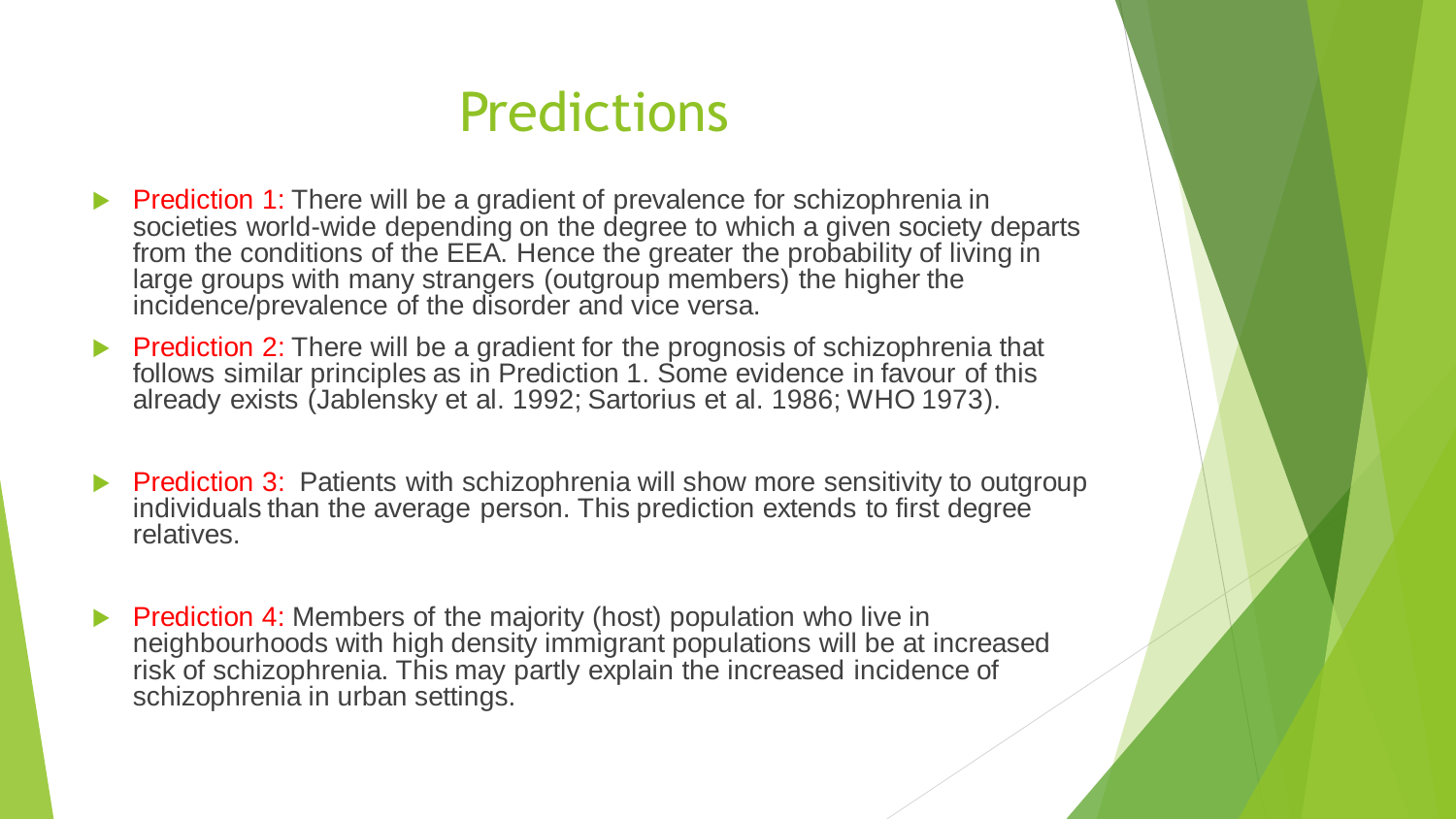### Predictions cont.

- **Prediction 5:** Members of an immigrant population with greater numbers of immigrant kin in the host country will experience reduced risk of schizophrenia compared to those with few or no immigrant kin.
- **Prediction 6:** Families who are less culturally assimilated (whether assimilated in the host community or within their own immigrant group) confer a greater risk of schizophrenia upon their children than those are highly assimilated. This factor may interact with the kinship circle available to the family which may ameliorate the effects of lack of assimilation.
- **Prediction 7:** Step-parentage during critical stages of development may be a risk factor for schizophrenia (especially short term step-parentage e.g. less than 2 years.)
- Prediction 8: The use of Oxytocin at an early stage of schizophrenia (within 6 months of onset) may permanently correct the deficit where the threshold for designating others as ingroup members may be set too high leading to an excess of outgroup designations.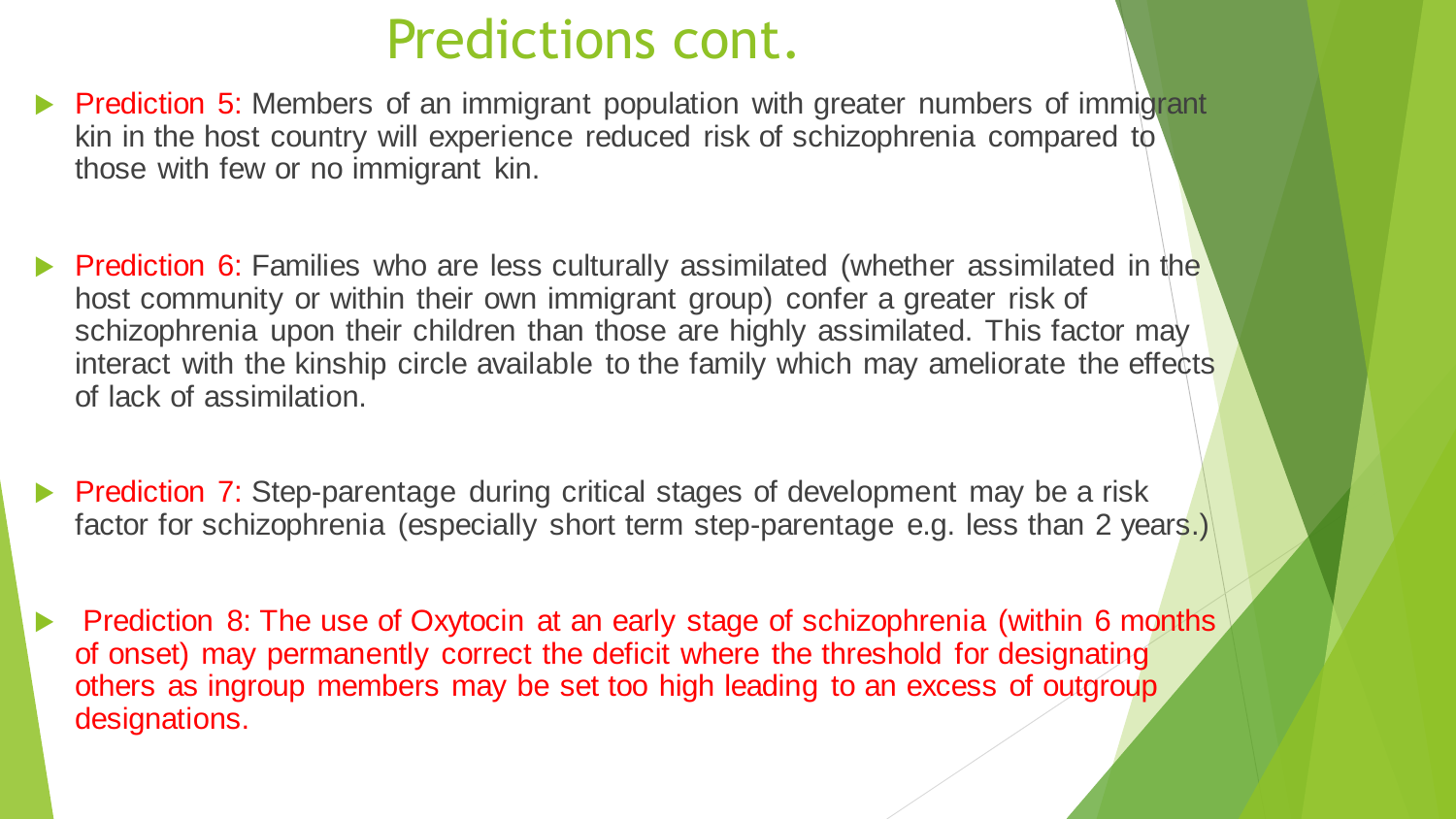### **Limitations**

- ▶ OIH is a theory of ultimate causation that does not explain the proximate mechanisms causing the disorder (Specifically does not explain how the stress of outgroup intolerance causes the neuropathological changes in the brain).
- ▶ OIH cannot account for the role of a range of other environmental risk factors such as cannabis use in the causation of schizophrenia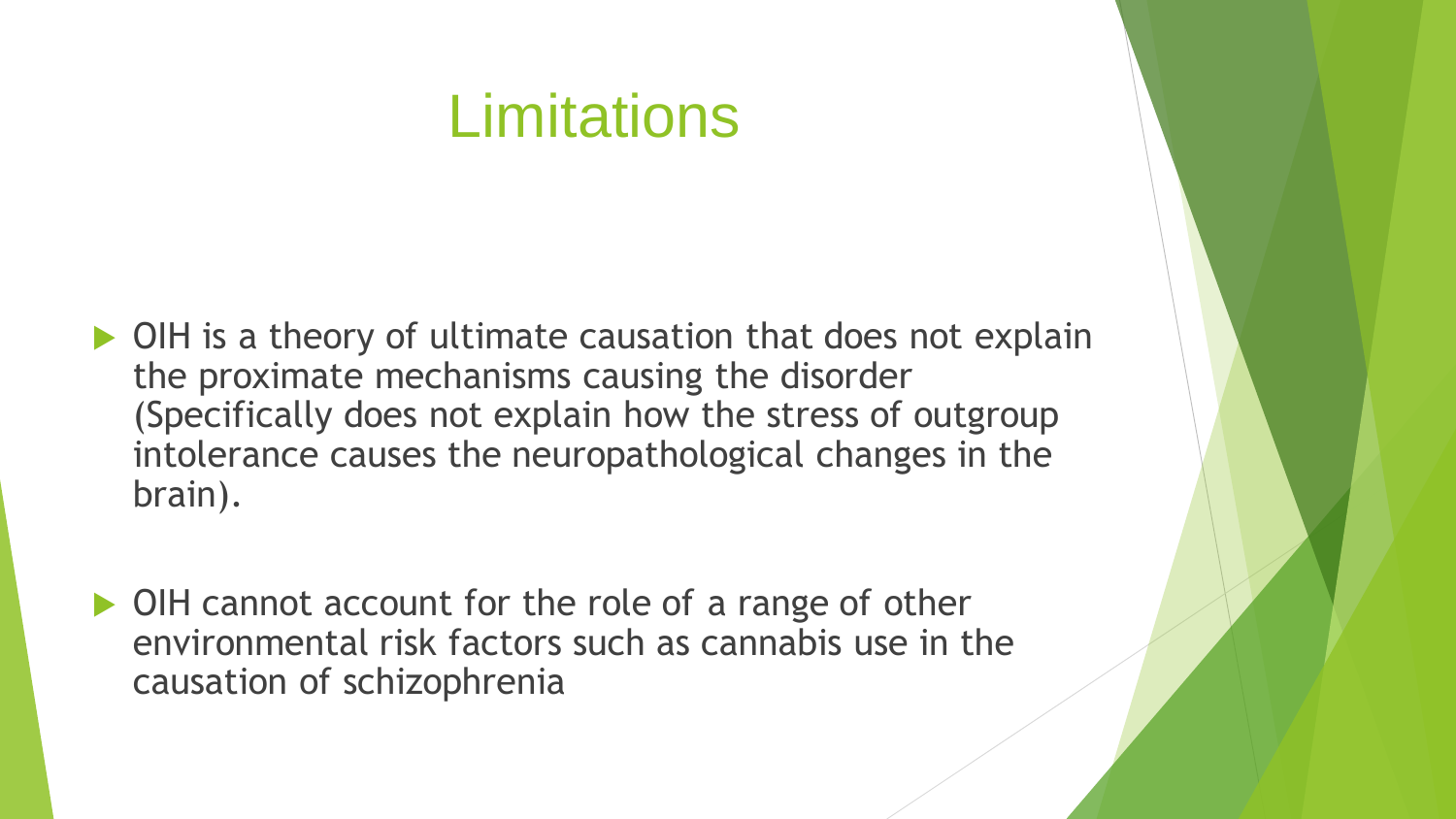### **Conclusion**

The Outgroup Intolerance Hypothesis contends that:

- 1. Schizophrenia is a relatively novel human phenomenon that has only arisen since humans became settled and after the frequent exposure to outgroup individuals became common.
- 2. Schizophrenia is essentially caused by social factors that interact with a genetic vulnerability
- 3. The toxic element in the environment is the existence of (perceived) strangers that produces an exaggerated persistent threat response in some individuals and this leads to aberrant development of the social brain.
- 4. The hypothesis can explain a range of features of schizophrenia that have remained inexplicable thus far .